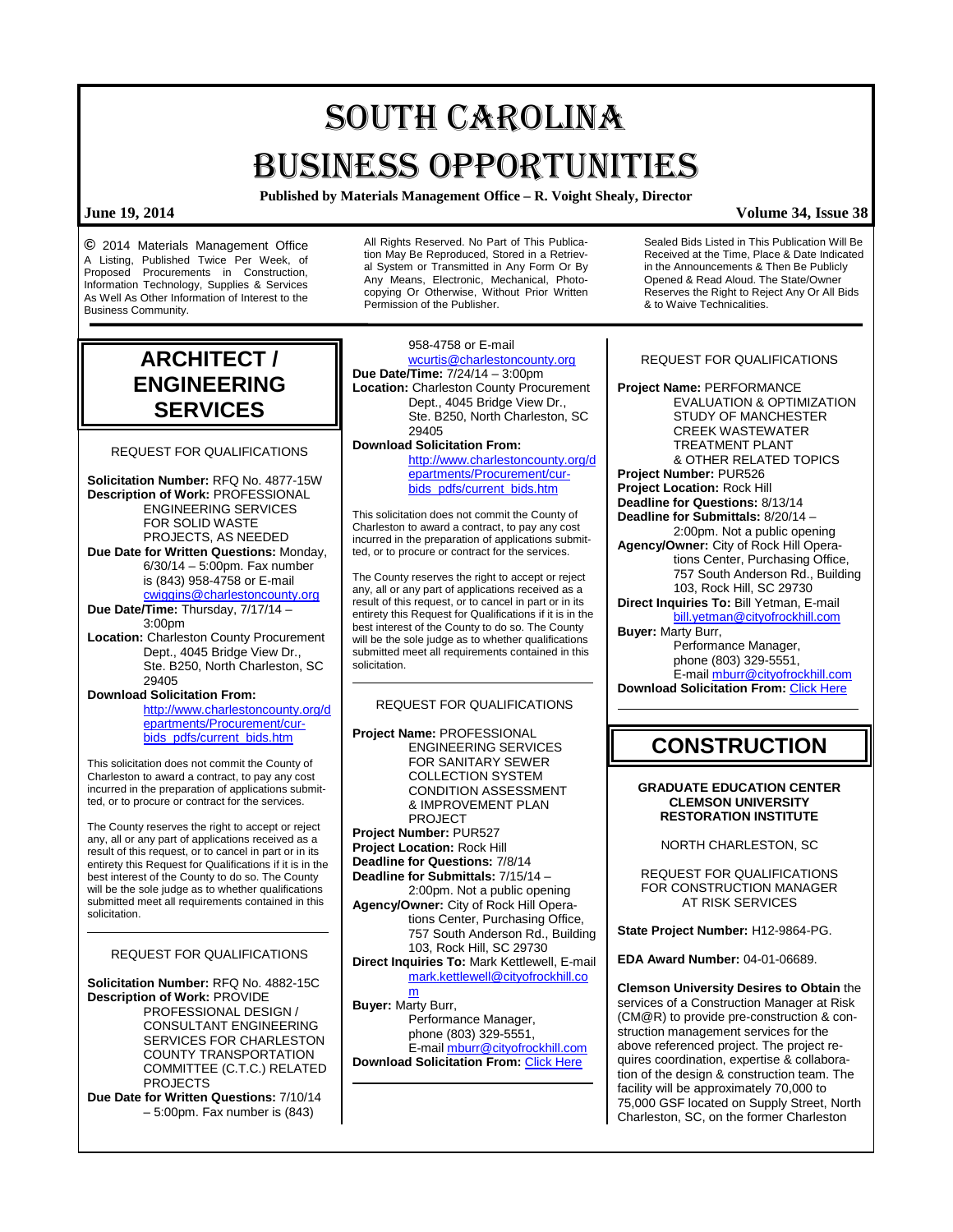Naval Base. Schematic design has been done by LS3P Architects, Greenville, SC, office.

**The University Intends to Engage** the successful construction management firm for preconstruction services & the construction phase in order to meet the construction schedule & to construct this project within a limited budget. Preconstruction services are expected to begin in the fall of 2014. Early site work is expected to start by the end of 2014 with construction of the actual building beginning in the winter of 2015. Construction is scheduled to complete within one year by February 2016. The construction budget for the project is \$16 million.

#### **Clemson University Embraces Diversity**

in all aspects of its function, including use of minority businesses, vendors, or contractors in construction projects. The selected CM@R firm will be required to develop a detailed plan to meet the owner's goal of double digit minority business participation.

**The University Intends to Award** the contract using a competitive negotiation process as authorized by Section 11-35-3015 of the South Carolina Code of Laws, as amended. The Request for Qualifications (RFQ) is the first step in the competitive selection process. The second step includes a Request for Proposals (RFP) & an interview process. A detailed description of the process is included in the RFQ package.

**This Project Is Partially Funded** by the U.S. Department of Commerce Economic Development Administration (EDA). Funding is granted under EDA Award No. 04-01- 06689.

**Interested Parties May Obtain** a copy of the RFQ & current design at the following web site to review the specific submittal requirements & submittal format: [http://www.clemson.edu/facilities/capital\\_pr](http://www.clemson.edu/facilities/capital_projects/projects/index.html) [ojects/projects/index.html](http://www.clemson.edu/facilities/capital_projects/projects/index.html)

**A Non-Mandatory, Pre-Submittal Conference** will be held as noted below:

**Date:** June 25, 2014 **Time:** 1:30pm **Location:** Warren Lasch Conservation Center, 1250 Supply St., North Charleston, SC 29405

**Clemson University's Designated Representative** for this project is: Mike Davis, Project Manager, 5 Research Dr., Greenville, SC 29607, E-mai[l john@clemson.edu,](mailto:john@clemson.edu) phone (864) 283-7105, fax (864) 283-7125.

**Potential Candidates** must deliver their qualification package to the office listed below no later than July 17, 2014, at 4:00pm.

**The University Reserves the Right** to reject any & all statements of qualifications. as well as to waive technicalities & formalities

> Clemson University International Center For Automotive Research 5 Research Dr., Greenville, SC 29607, Attn.: Mike Davis, Project Manager

#### **PREQUALIFICATION SUBMITTALS REQUEST**

CENTRAL CAROLINA TECHNICAL COLLEGE – ADVANCED MANUFACTURING TECHNOLOGY TRAINING CENTER RENOVATION

Rodgers Builders, Inc., will accept Trade Contractor prequalification applications until 5:00pm on Thursday, July 3, 2014, for the following trades:

Sitework & Paving, Landscaping & Irrigation, Hardscape, Concrete, Polished Concrete, Masonry, Steel, Casework, Roofing, Thermal & Moisture Protection, Metal Paneling / ACM, Skylights, Stucco / EIFS / Plaster, Glass & Glazing, Doors & Windows, Overhead Doors, Operable Walls, Interior Finishes (Drywall & Framing, ACT, Hard Tile, Floor Coverings, Painting, Fluid Applied Flooring, etc.), Miscellaneous Specialties, Fire Protection, Plumbing, HVAC, Electrical, Communications, Electronic Safety & Security.

Prequalification applications can be obtained a[t www.rodgersbuilders.com.](http://www.rodgersbuilders.com/) 

To verify your prequalification status, contact William Satterfield at [wsatterfield@rodgersbuilders.com.](mailto:wsatterfield@rodgersbuilders.com) 

Prequalification statements submitted late, incomplete or in any other format will not be reviewed.

The project includes removal & replacement of existing parking & other site items & renovation of an existing approximately 100,000 square foot, single story structure into a training facility in Sumter, SC.

Scheduled bid opening is August 2014, with commencement of construction soon after.

Contact Bob Mercer, [bmercer@rodgersbuilders.com](mailto:bmercer@rodgersbuilders.com) with questions concerning project scope.

### **June 19, 2014 2 Volume 34, Issue 38**

**Project Name:** DARLINGTON HIGH SCHOOL GYM METAL ROOF **Project Number:** 1314-34 **Project Location:** Darlington, SC **Bid Security Required:** Yes **Performance Bond Required:** Yes **Payment Bond Required:** Yes **Description of Project:** Work for this project consists of the removal of the built-up roof system over the gymnasium & lower roofs & replacement with new metal roof systems over new single-ply fully adhered thermoplastic membrane systems over the existing cementitious wood fiber & lightweight insulating concrete decks **Construction Cost Range:** \$800,000 - \$1,000,000 **Architect/Engineer:** AMEC Environment & Infrastructure, Inc. **A/E Contact:** Wendy Bruss **A/E Address:** 2801 Yorkmont Rd., St. 100, Charlotte, NC 28277 **A/E Telephone:** (704) 357-5533 **A/E Fax:** (704) 357-8638 **A/E E-mail:** [wendy.bruss@amec.com](mailto:wendy.bruss@amec.com) **Plans on File At:** AMEC. Contact Carla Hopkins, E-mai[l carla.hopkins@amec.com,](mailto:carla.hopkins@amec.com) phone (704) 357-5538, for electronic plan sets – no charge **Plans May Be Obtained From:** AMEC Environment & Infrastructure, Inc. **Plan Deposit:** \$50.00, refundable **Pre-Bid Conf./Site Visit:** Mandatory **Pre-Bid Date/Time:** 7/1/14 – 11:00am **Place:** Darlington High School Gymnasium, 525 Spring St., Darlington **Agency/Owner:** Darlington County School District **Name & Title of Agency Coordinator:** Nan Johnson, Procurement Specialist **Address:** 120 East Smith Ave., Darlington, SC 29532 **Telephone:** (843) 398-2272 **Fax:** (843) 398-2240 **E-mail:** [Nannette.Johnson@darlington.k12.scus](mailto:Nannette.Johnson@darlington.k12.scus) **Bid Closing Date/Time:** 7/17/14 – 11:00am **Place:** Darlington County School District, Administrative Office, 120 East Smith Ave., Darlington **Hand Deliver/Mail Bids To:** Darlington County School District, Attn.: Nan Johnson, Procurement, 120 East Smith Ave., Darlington, SC 29532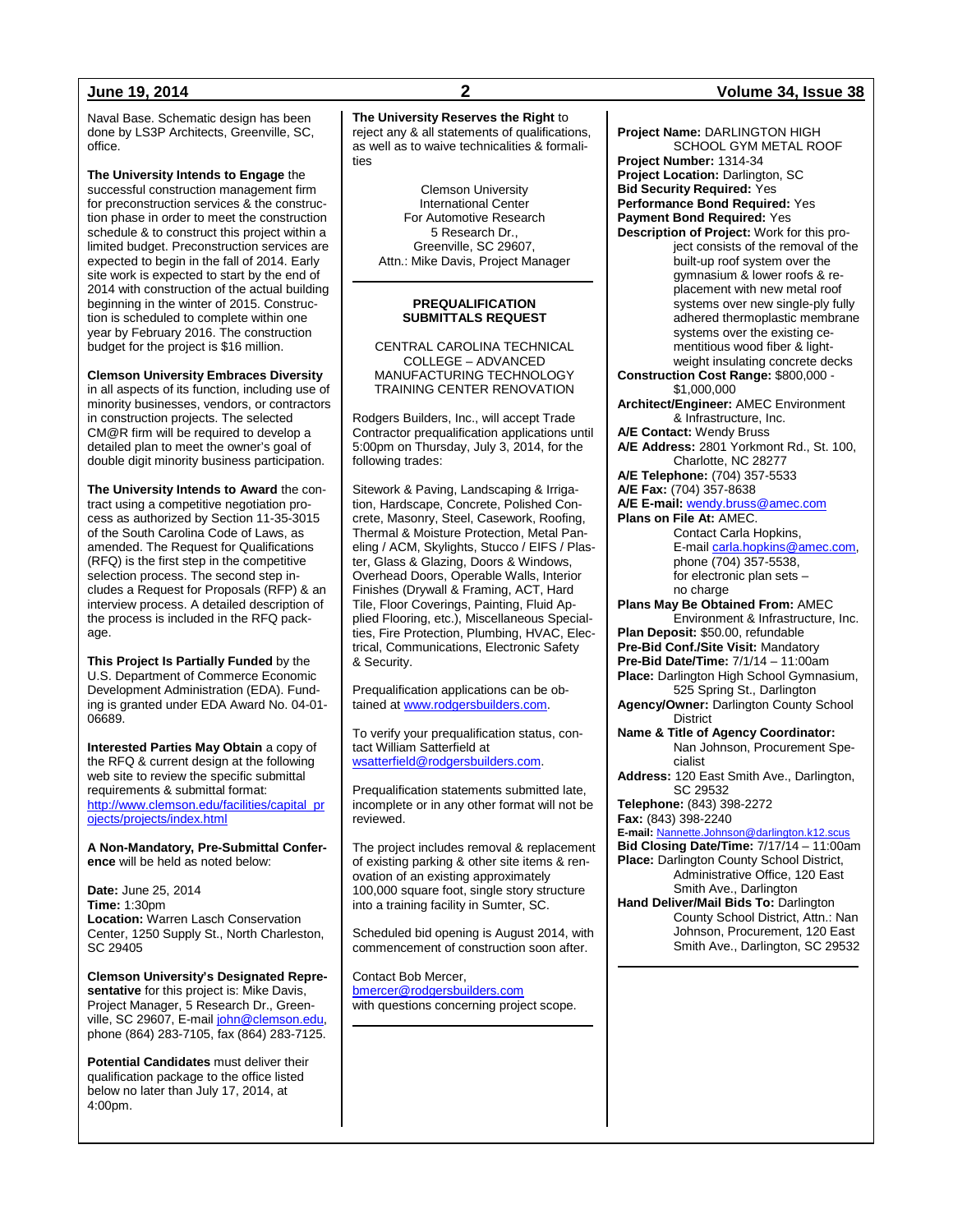**Project Name:** CITY OF HANAHAN PUBLIC WORKS FACILITY **Project Number:** 2014-01 **Project Location:** Hanahan, SC **Bid Security Required:** Yes **Performance Bond Required:** Yes **Payment Bond Required:** Yes **Description of Project:** Project consists of an approximately 9,000 SF premanufactured metal building to accommodate vehicle storage bays, a mechanics bay & a conditioned office area. Project will require electrical, mechanical, plumbing trades, as well as all associated site work **Construction Cost Range:** \$1,300,000 **Architect/Engineer:** Tych & Walker Architects , LLP **A/E Contact:** Michael Walker, AIA, LEED AP **A/E Address:** PO Box 1507, Murrells Inlet, SC 29576 **A/E Telephone:** (843) 651-7151 **A/E E-mail:** [mwalker@tychwalker.com](mailto:mwalker@tychwalker.com) **Plans on File At:** Duncan-Parnell Bid Room, [www.dpibidroom.com](http://www.dpibidroom.com/) **Plans May Be Obtained From:** Duncan-Parnell, all locations **Plan Deposit:** N/A **Pre-Bid Conf.:** Mandatory **Pre-Bid Date/Time:** 6/25/14 – 3:00pm **Place:** City of Hanahan City Hall, Municipal Courtroom, 1255 Yeamans Hall Rd., Hanahan, SC 29410 **Agency/Owner:** City of Hanahan **Name & Title of Agency Coordinator:** Michelle Lloyd, Purchasing Agent **Address:** 1255 Yeamans Hall Rd., Hanahan, SC 29410 **Telephone:** (843) 576-5254 **E-mail:** [mlloyd@cityofhanahan.com](mailto:mlloyd@cityofhanahan.com) **Bid Closing Date/Time:** 7/9/14 – 2:00pm **Place:** City Hall **Hand Deliver Bids To:** City of Hanahan, Attn.: Michelle Lloyd, Purchasing Agent, 1255 Yeamans Hall Rd., Hanahan, SC 29410 **Mailed Bids:** Will not be accepted. Handdelivered bids only **Project Name:** VARIOUS WATERLINE IMPROVEMENTS **Project Number:** 13021 **Project Location:** Conway, SC **Bid Security Required:** Yes **Performance Bond Required:** Yes **Payment Bond Required:** Yes **Description of Project:** 11,000 LF of 6" waterline **Architect/Engineer:** Robert E. Turner, IV, PE **A/E Contact:** Robert Turner **A/E Address:** 1905 North Main St., Conway, SC 29526 **A/E Telephone:** (843) 246-9103 **A/E Fax:** (843) 488-4502

**A/E E-mail:** [rturner20985@gmail.com](mailto:rturner20985@gmail.com)

**Plans May Be Obtained From:** Office of the engineer **Plan Deposit:** \$150.00, non-refundable **Pre-Bid Conf./Site Visit:** None **Agency/Owner:** City of Conway **Bid Closing Date/Time:** 7/17/14 – 2:00pm **Place:** Conway Public Works, Administration Building, 2940 Jerry Barnhill Blvd., Conway, SC 29527 **Hand Deliver/Mail Bids To:** Conway Public Works, Administration Building, 2940 Jerry Barnhill Blvd., Conway, SC 29527 **Project Name:** 400 RIVERMONT – EXTERIOR WALL FAÇADE IMPROVEMENTS **Project Number:** B14007 - 07/10/14 **Project Location:** Riverbanks Zoo & Garden, 400 Rivermont Dr., Columbia, SC 29210 **Bid Security Required:** Yes **Performance Bond Required:** Yes **Payment Bond Required:** Yes **Description of Project:** Exterior wall facade improvements **Construction Cost Range:** Less than \$100,000 **Architect/Engineer:** Jumper Carter Sease / Architects, PA **A/E Contact:** Coral Brandt **A/E Address:** 412 Meeting St., West Columbia, SC 29169 **A/E Telephone:** (803) 791-1020 **A/E Fax:** (803) 791-1022 **A/E E-mail:** [cbrandt@jcsarchitects.com](mailto:cbrandt@jcsarchitects.com) **Plans on File At:** Jumper Carter Sease / Architects, PA **Plans May Be Obtained From:** Architect's office **Plan Deposit:** \$50.00, non-refundable **Pre-Bid Conf./Site Visit:** Not mandatory **Pre-Bid Date/Time:** Monday, 6/30/14 – 11:00am **Place:** 400 Rivermont Dr., Columbia, SC 29210 **Agency/Owner:** Riverbanks Zoo & Garden, 500 Wildlife Pkwy., Columbia, SC 29210 **Name & Title of Agency Coordinator:** Jo Marie Brown, CPPB, Procurement Manager **Address:** 400 Rivermont Dr., Columbia, SC 29210 **Telephone:** (803) 602-0831 **E-mail:** [jmbrown@riverbanks.org](mailto:jmbrown@riverbanks.org) **Bid Closing Date/Time:** Thursday, 7/10/14 – 11:00am **Place:** 400 Rivermont Dr., Columbia, SC 29210 **Hand Deliver Bids To:** 400 Rivermont Dr., Columbia, SC 29210 **Mail Bids To:** Riverbanks Zoo & Garden, Attn.: Jo Marie Brown, 400 Rivermont Dr., Columbia, SC 29210

### **June 19, 2014 3 Volume 34, Issue 38**

#### **REPLACEMENT OF BLEACHERS AT NORTH AUGUSTA HIGH SCHOOL**

**Aiken County Public Schools** will accept sealed bids for the "2014 Replacement of Bleachers at North Augusta High School," which is located at 2000 Knobcone Ave., North Augusta, SC 29841.

**Performance & Labor / Material (Payment) Bonds,** with power of attorney, will be required from the awarded bidder. The awarded bidder must also obtain all licenses & permits necessary for this project.

**Sealed Bids Only** (no facsimile bids accepted) will be received by the owner until 2:00pm on July 9, 2014, at the Facilities Construction Department of the Aiken County Public Schools' Administrative Offices at 1000 Brookhaven Dr., Aiken, SC 29803, at which time & place all bids will be publicly opened & read aloud. No bids accepted after 2:00pm.

**A Bid Bond,** with power of attorney, or a certified check in the amount of 5% of the base bid (Bid Security) with certificate of insurance is required to be submitted with all bids.

**All Interested Contractors** may contact the school's principal at (803) 442-6100 for a pre-determined appointment (only) to inspect the school.

**Plans & Specifications** may be obtained upon request by contacting the Aiken County Public Schools' Facilities Construction Department at (803) 641-2534.

**The Owner Reserves the Right** to reject any & / or all bids & to waive all technicalities & formalities.

**No Bid May Be Withdrawn** for a period of 60 days after opening.

**Additional Information** may be obtained by contacting Kevin A. Chipman, Facilities Construction Director, at (803) 641-2534.

#### **SITE WORK AT THEODORA PARK IN CHARLESTON**

**Project Number:** CP1406.

**The City of Charleston** Department of Parks is soliciting bids from interested Site Work Contractors for CP1406: Theodora Park – 86 Anson Street.

**Work Includes** the demolition of the existing tot lot, & partial removal of brick & stucco walls. New construction consists of a detailed passive fountain, installation of bluestone, brick paving, brick curbing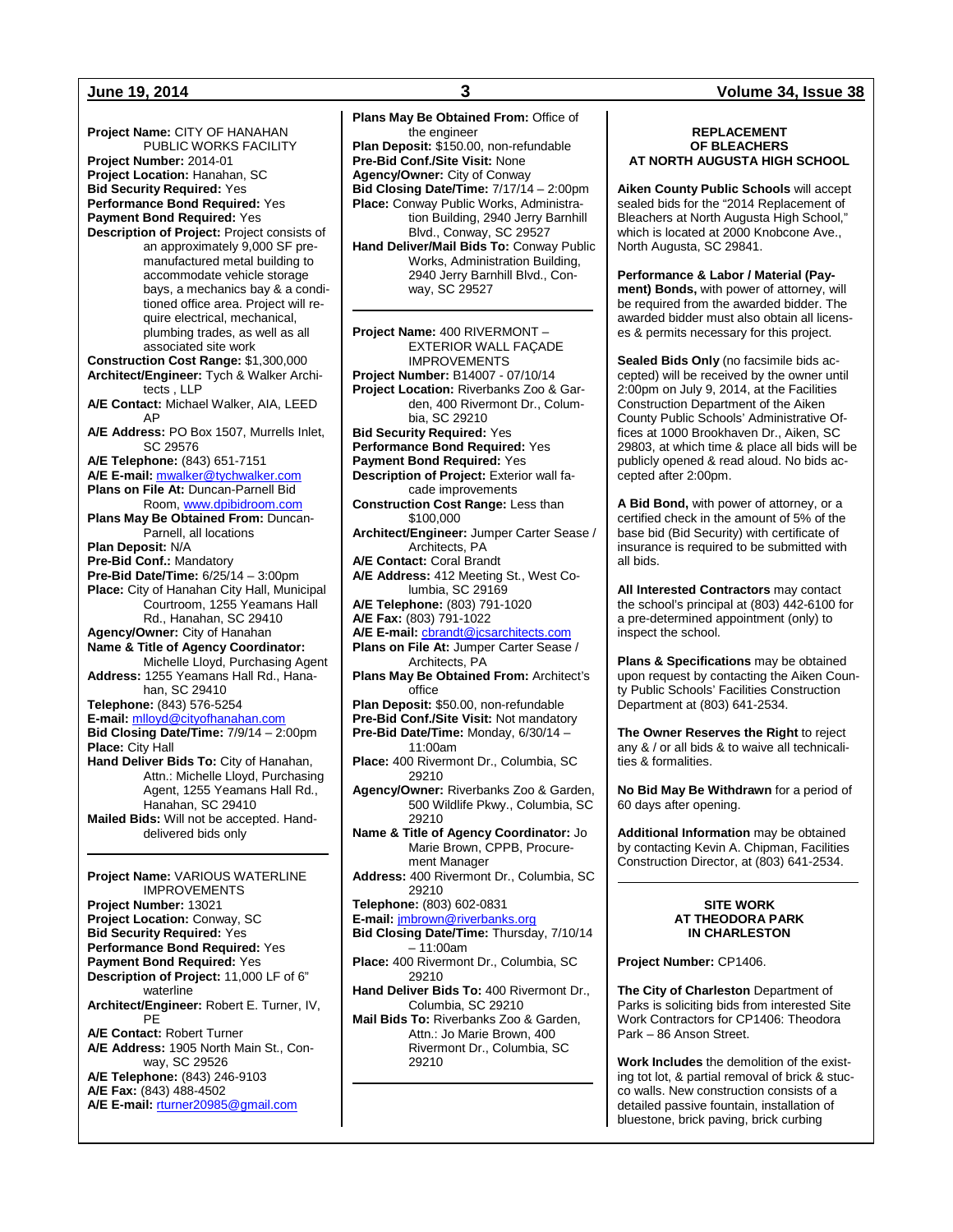& seats walls, grading, drainage supporting utilities & landscaping. The construction cost range is \$200,000 to \$300,000, not including allowances.

**Payment & Performance Bonds** are required.

**Bid Documents** will be available on-line at [www.anedigital.com](http://www.anedigital.com/) on or after June 20, 2014, for a non-refundable printing fee.

**The Prime Contractor Shall Prepare** a signed letter on the company's letterhead stating they have been in business a minimum of eight (8) years. The letter shall include a statement indicating their company's extensive experience with planting material installation & stone paving in & around Charleston or a similar historical urban context.

**The Prime Contractor Shall Submit** the following qualification information: (a) Five clear photo examples of detailed brick & bluestone work with at least two examples of vertical brick work; (b) Three clear photo examples of a detailed planting installation on an urban park or from high-end residential installation; (c) Three clear photo examples of a cast in place ornamental fountain or pool deck coping constructed out of stone or brick.

**The Prime Contractor Shall Submit** three completed Bidder's References forms included in the project manual.

**Qualification Data** are to be included in the bid. Contractors that fail to provide the required data by this time will be considered unresponsive & will have their unopened bids returned.

**A Mandatory Pre-Bid Meeting** will be held at the Department of Parks, 823 Meeting St., Second Floor, Charleston, SC 29403, at 2:00pm on June 26, 2014.

**Bids Will Be Due** on July 10, 2014, at 2:00pm at Department of Parks, 823 Meeting St., Second Floor, Charleston, SC 29403.

**The Anticipated Construction Start Date** is mid to late September with a 90 calendar day construction duration

**If You Have Additional Questions,** contact Edmund Most, Project Manager, at (843) 958-6405 o[r moste@charleston-sc.gov.](mailto:moste@charleston-sc.gov)

#### **REPLACEMENT OF AIRPORT FUEL SYSTEM AT SANTEE-COOPER REGIONAL AIRPORT**

**Clarendon County Is Accepting Sealed Bids For** the Replacement Of Airport Fuel System At The Santee-Cooper Regional Airport, located at 8604 Highway 260, Manning, SC 29102.

**This Project Is Funded In Part By** the SC Aeronautics Commission & the following federal mandates apply

- Executive Order 11246 & DOL Regulation 41 CFR PART 60 - Affirmative Action to Ensure Equal Employment Opportunity.
- DOL Regulation 29 CFR Part 5 Davis Bacon Act.
- DOT Regulation 49 CFR PART 29 – Government-wide Debarment & Suspension & Government-wide
- Requirements for Drug-free Workplace.
- TITLE 49 United States Code, CHAPTER 501 – Buy American Preferences.

**Clarendon County Invites Interested General Contractors** who are qualified & have performed similar projects. Qualified

firms will have at least five years experiences installing, erecting, & assembling work similar in material, design, & to the extent indicated for this project, & a record of successful in-service performance of their work. The firm to be selected must employ personnel, including supervisory personnel, experienced & skilled in the processes & operations indicated.

**The Work Generally Consists Of** the removal & replacement & installation of a new Airport Fuel System. The work includes but is not limited to: removal & disposal of the existing system & all components, removal of existing service lines & complete installation of new fuel system, testing & additional work as required. The new system must be fully functional, prior to removing the existing system. All work must be performed in accordance with all local, state & federal mandates to include (but not limited to) DHEC & EPA.

#### **Clarendon County Reserves The Right**

**To Accept Or Reject** any, all or any part of bids received as a result of this request, to waive any informalities or to cancel in part or in its entirety this request, if it is in its best interest to do so. Clarendon County will be sole judge as to whether bids submitted meet all requirements. All bids submitted shall become the property of Clarendon County. This solicitation does not commit Clarendon County to award a contract, to pay any cost incurred in the preparation of bids or to procure or contract for goods or services. No bid will be considered unless bidder is legally qualified under the provisions of the South Carolina Contractor's

Licensing Law (South Carolina Code of Laws as amended on April 1, 1999, Chapter 11, Section 40-11-10 through 40-11-428).

**Bids Must Be Accompanied By** a bid bond in the amount of not less than (5%) of the bid. No bid may be withdrawn within a period of ninety (90) days to allow time for bid review, qualification of bidder, & approval of award.

**Upon Award Of Contract,** Clarendon County will supervise construction of project, payments & acceptance of the project.

**Sealed Bids Must Be Received By** 2:00pm, Friday, July 21, 2014.

**Sealed Bids Will Be Opened & Read** in the Clarendon County Procurement Office located in the Administration Building at 411 Sunset Drive, Manning, SC 29102

**Interested Parties Must Request Package In Writing,** via fax, mail or e-mail (preferred) to:

Tamika Malone, Procurement Director Clarendon County 411 Sunset Dr., Rm. 603 Manning, SC 29102 Phone (803) 433-3240 Fax (803) 433-4002 [procurement@clarendoncountygov.org](mailto:procurement@clarendoncountygov.org)

#### **ROADWAY IMPROVEMENTS TO THREE RICHLAND COUNTY ROADS**

RC-PW-601-2014

Richland County, SC is soliciting sealed & competitive bids from qualified contractors for Richland County Roadway Improvements to 3 roads: Overlook Drive, Dunes Point & Boylston Road.

**Sealed Bids Clearly Marked** "Roadway Improvements to 3 Roads - RC-PW-601- 2014" shall be accepted by the Office of Procurement, 2020 Hampton St., Ste. 3064, Columbia, SC 29204, (located on the third floor) until 2:00PM, local time, July 8, 2014. Bids will not be accepted after the above date & time.

**Work Consists of** grading & drainage improvements & surfacing of 3 roads within Richland County.

**Complete Plans, Specifications & Contract Documents Will Be Available** for inspection in the offices of:

- IsqFt Plan Rooms: Available In Electronic Plan Rooms Only
- McGraw-Hill Construction\Dodge Plan Room: Available In Electronic Plan Rooms Only
- Richland County Office of Procurement: Columbia, SC

### **June 19, 2014 4 Volume 34, Issue 38**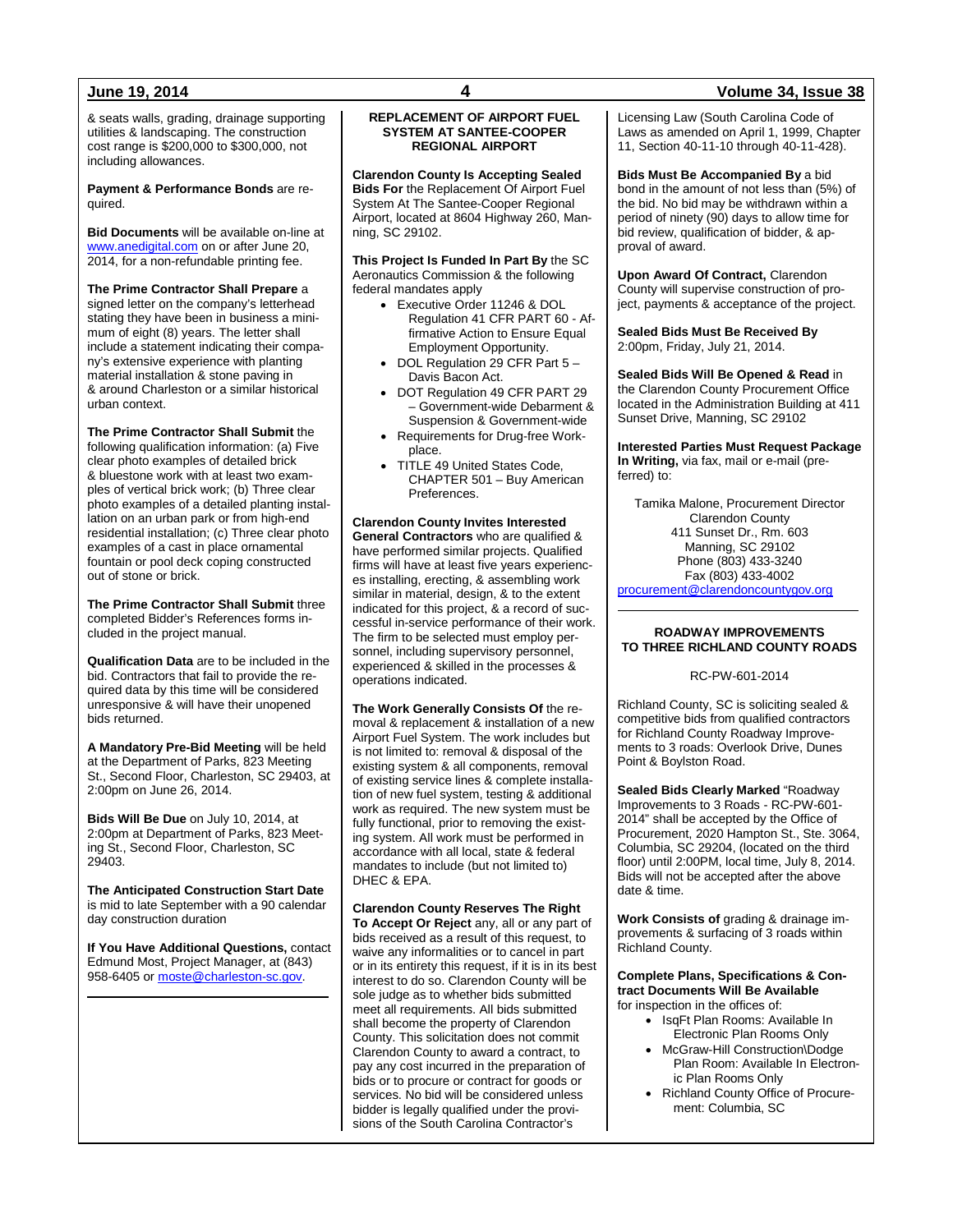**Drawings, Specifications & Contract Documents May Be Obtained From** the offices of Civil Engineering Consulting Services, Inc., 2000 Park Street – Suite 201, Columbia, SC 29201, (803) 779-0311, Fax (803) 779-0528, [walshjv@cecsinc.com,](mailto:walshjv@cecsinc.com)  upon a non-refundable payment amount of \$100.00.

**When Requesting Drawings, Specifications Or Contract Documents,** provide your company's mailing address, street address, (ups) address, e-mail address; telephone number & fax number.

**Bids Will Not Be Considered Unless** the bidder is legally qualified under the provisions of the South Carolina Contractor's Licensing Law (South Carolina Code of Laws as amended on April 1, 1999, Chapter 11, Sections 40-11-10 through 40-11-428). Contractors shall have a classification of General Contractor-Highway with subclassification of Concrete Paving, Asphalt Paving & Grading with a License Group Limitation 2. No bidder may withdraw the bid within 90 business days after the actual date of the opening & thereof.

#### **Bids Will Not Be Considered Unless**

sealed accompanied by a bidder's bond, for 5 percent (5%) of the amount of the bid. Bid bond will be duly executed by the bidder as principal & having as surety thereon a surety company licensed to do business in the State of South Carolina. Successful bidder will be required to furnish a satisfactory performance & payment bond each in the amount of 100 percent (100%) of the bid.

All work on the project must be completed within 150 calendar days of the Notice to Proceed.

**The Selected Bidder Is Required To** 

**Make** a good faith effort to aid the county in accomplishing its goals. The attainment of goals established for this solicitation is to be measured as a percentage of the total dollar value of the contract. The goal the Owner has established for this contract is as follows: 20% for the Base Offer of the solicitation to be performed by Local Business. The project requirement will be based on historical availability of references & the Contracting Officer's determination that the above prescribed percentages of the total project work is available to be performed by Local Business within the project area.

### **The County Reserves The Right To Ac-**

**cept Or Reject** any & all responses, to waive technicalities & informalities, to negotiate further with the contractor of its choice, & to request additional information, to interview & to make an award deemed in its own best interest. All submittals shall become property of the County & is subject to the Freedom of Information Act (FOIA) regulations

#### **MOLLOHON WATER & SANITARY SEWER SYSTEM IMPROVEMENTS PHASE 2**

CDBG Project # 4-CI-13-015

#### **Sealed Bids For Furnishing All Materials**,

labor, tools, equipment & appurtenances necessary for the construction of the Sanitary Sewer & Water Distribution System Improvements will be received by the Owner at the Newberry City Hall, 1330 College St., Newberry, SC 29108, until 2:00pm, on July 22, 2014, & then at said office publicly opened & read aloud.

#### **The Project Consists Of The Following Major Elements**:

| 2,977 LF  | 6-inch water main   |
|-----------|---------------------|
| 4.464 LF  | Remove & replace    |
|           | 8-inch sewer        |
| 1,536 LF  | New 8-inch sewer    |
| 32        | Manholes            |
| 18,500 SY | Resurfacing & other |
|           | Necessary appurte-  |
|           | nances              |

**The Work Will Be Awarded** in one contract.

**The Instructions To Bidders**, bid, contract agreement, drawings, specifications & forms of bid bond, performance bond, payment bond & other contract documents may be examined at the following locations:

- Newberry Utilities Department, 1330 College St., Newberry, SC 29108
- Hill Engineering, LLC, 3258 Scott Rd., Great Falls, SC 29055, (803) 482-3528, Fax (803) 482-2870

**Copies Of Contract Documents** may be obtained at the office of the Engineer, Hill Engineering LLC, 3258 Scott Rd. PO Box 452, Great Falls, SC 29055, upon payment of \$150.00, non refundable, for each set. No partial sets will be sold. Suppliers & plan rooms can purchase plans & specifications for \$75.00, non- refundable. Shipment will be via delivery service three-day delivery. Other shipping will be at the purchaser's additional expense. Street address must be provided to allow delivery.

#### **Each Bid Must Be Accompanied By**

a certified check or bid bond, prepared on the form of bid bond attached to the contract documents or a surety company's standard bid bond, duly executed by the bidder as principal & having as surety thereon a surety company licensed to do business in the State of SC & listed in the latest issue of U.S. Treasury Circular 570, in the amount of five percent of the bid.

**The City Of Newberry Mollohon Water & Sewer System Improvements** is being funded in whole or in part by the Community Development Block Grant (CDBG) Pro-

### **June 19, 2014 5 Volume 34, Issue 38**

gram. All federal CDBG requirements will apply to the contract. Bidders on this work will be required to comply with the President's Executive Order No. 11246 & Order No. 11375 which prohibits discrimination in employment regarding race, creed, color, sex, or national origin. Bidders must comply with Title VI of the Civil Rights Act of 1964, the Davis-Bacon Act, the Anti-Kickback Act, the Contract Work Hours a & safety Standards Act, & 40 CFR 33.240. Bid Submittals from minority & woman owned businesses are encouraged.

**Bidders Must Make Positive Efforts** to use small & minority-owned business & to offer employment, training, & contracting opportunities in accordance with Section 3 of the Housing & Urban Development Act of 1968. Attention of bidders in particular called to the requirements as to conditions of employment to be observed & minimum wage rates to be paid under the contract.

**Any Protest By Actual Or Prospective Bidders** who may be aggrieved in connection with the solicitation or award of this contract must be received within 10 days of the bid date. Protest must be made in writing & mailed certified, registered or overnight mail to the City of Newberry, 1330 College St., Newberry SC 29108.

**No Bid Will Be Considered Unless** the bidder is legally qualified under the provisions of the SC Contractor's licensing Law South Carolina Code of laws as amended on April 1, 1999, Chapter 11, sections 40- 11-10 through 40-11-11428.

**No Bidder May Withdraw The Bid** within 90 days after the actual date of the opening & thereof.

**The Owner Will In No Way Be Liable** for any costs incurred by any bidder in the preparation of its bid in response to this advertisement to bid.

**The Successful Bidder For This Contract** will be required to furnish a satisfactory Performance bond & payment bond each in the amount of 100 percent of the Bid.

**The Owner Reserves The Right To** reject any or all bids, to waive informalities & to readvertise.

> City of Newberry SC. Mr. Al Harvey, City Manager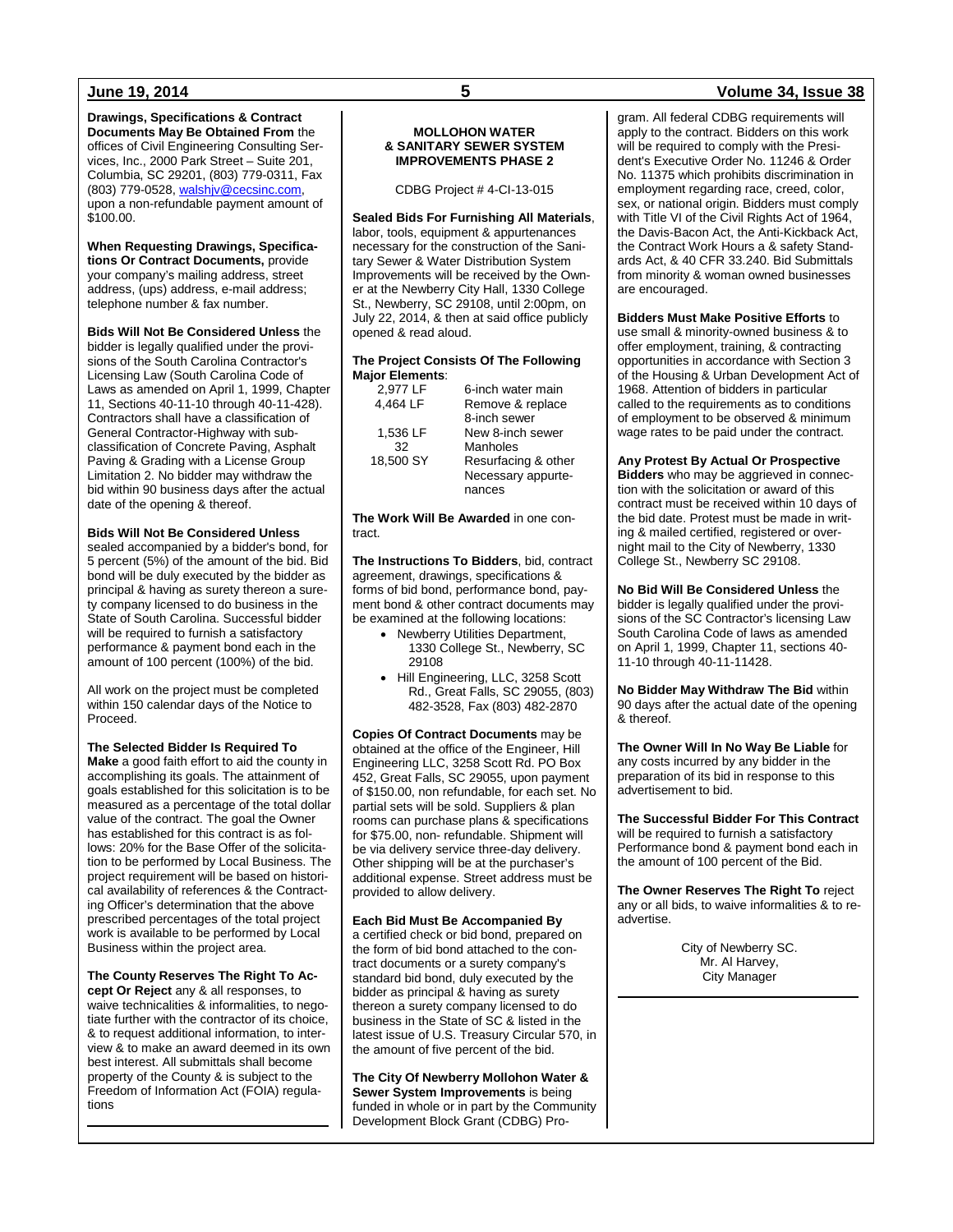#### **TWO SINGLE FAMILY HOMES IN CHARLESTON, SC**

INVITATION TO BID

**The Episcopal Diocese of South Carolina Community Housing Development Organization** is accepting bids for the construction of two, single-family, 1,000 square foot, two-story homes at 176 Fishburne St. & 475 Race St. in the City of Charleston.

**A Mandatory Pre-Bid Meeting** will be held on the construction sites on Tuesday, July 8, 2014.

**Sealed Bids** are due by 10:00am, on Tuesday, July 22, 2014, at 46 Romney St., Charleston, SC 29403.

**Interested Firms Must Have** current South Carolina & local contractor licenses, & present insurance certificates that meet EDCHDO requirements, a list of previously completed new single family & other construction, including names & contact information of current owners along with the bid package & additional required information.

**Copies of the Plans & Specifications** & the bid package may be reviewed at 46 Romney St., Charleston, SC 29403, between 10:00am & 3:00pm. Please call (843) 722-1101 prior to coming by.

**Copies Of Detailed Architectural Drawings** & plans, specifications & the official bid package may be purchased at Duncan-Parnell, 8 Beaufain St. Charleston, SC 29401, (843) 722-2898, or at other Duncan-Parnell offices. Please call ahead.

#### **SHILOH WATER DISTRIBUTION SYSTEM IMPROVEMENTS, PHASE 5**

**Owner:** Sumter County, Sumter County Water Utility, 13 East Canal Street, Sumter, SC 29150

**Funding By:** Sumter County, SC Rural Infrastructure Authority (Grant R13-1029)

**Engineer:** M. E. Weatherly, P.E., Sumter County Engineer

**Separate Sealed Bids** for the construction of Water Distribution Line Extensions to the Sumter County Shiloh Water System, specifically the addition of approximately 26,026 LF of 8-inch PVC water line, fire hydrants, valves, services & appurtenances, will be received by the Owner, Sumter County, in County Council chambers on the 3rd floor of the Sumter County Administration Building until 2:00pm, on Thursday, July 17, 2014, & then publicly opened & read aloud. The contract documents may be examined at the following locations:

• AGC Offices: Columbia, SC

- Dodge Plan Room: Columbia, SC Sumter County Administration
- Building: Sumter, SC [www.tpm-columbia.com,](http://www.tpm-columbia.com/) click on
	- Public Jobs

**Printed Copies Of The Contract Documents** may be obtained from the Sumter County Engineer, M. E. Weatherly, P.E., at their printing service, The Print Machine (TPM), 1241 Assembly St., Columbia, SC. 29201, (803) 252-4770, upon a nonrefundable payment of \$ 75.00 per set. Checks or payment should be made out to TPM. Mailing address & contractor's license must be provided to ensure prompt delivery.

**The Documents May Be Viewed At** [www.tpm-columbia.com](http://www.tpm-columbia.com/) (click on Public Jobs), however, are not available for download. All bidders are required to obtain printed copies of the contract documents.

**Each Bid Must Be Accompanied By** a bid bond, prepared on the form of bid bond attached to the contract documents or a surety company's standard bid bond, duly executed by the bidder as principal & having as surety thereon a surety company licensed to do business in the State of South Carolina. The bid bond shall be in the amount of five (5) percent of the bid.

**No Bid Will Be Considered Unless** the bidder is legally qualified under the provisions of the SC Contractor's Licensing Law.

**The Successful Bidder For This Contract** will be required to furnish a satisfactory performance & payment bond each in the amount of one hundred (100) percent of the Bid.

**This Project Is Funded, In Part**, through the SC Rural Infrastructure Authority.

**No Bidder May Withdraw His Bid** within sixty (60) days after the bid opening. The owner reserves the right to reject any or all bids & to waive informality.

#### **KITCHEN CEILINGS / LIGHT FIXTURE REPLACEMENTS & WAREHOUSE ADDITIONS FOR KERSHAW COUNTY SCHOOLS**

**Sealed Bids From Contractors Properly Licensed In South Carolina** will be received by the Kershaw County School District on Tuesday, July 8, 2014, until 2:00pm, local time, in the Kershaw County School District's Board Rm., 2029 West DeKalb St., Camden, SC 29020, where they will be publicly opened & read aloud for: Kitchen Ceilings / Light Fixture Replacements & Warehouse Additions For Kershaw County Schools.

**The Kitchen Area Ceiling Renovations Consists Of** approximately 2,800 SF (per

### **June 19, 2014 6 Volume 34, Issue 38**

school) of existing ceiling tile, ceiling grid & light fixture removal & replacement. The Warehouse Addition consists of a new loading dock constructed of CMU & concrete foundations, aluminum canopy, along with removal of existing window systems with openings in filled with metal studs & ribbed metal wall panels. The interior includes installation of a Walk-in freezer, floor drain & hollow metal doors & frames. site work & electrical disciplines are to be included.

**Properly Licensed Contractors May Obtain Bid Documents From** the office of the

Architect, Pike - McFarland - Hall Assoc., Inc., Architects & Planners, 1300 Professional Drive, Suite 201, Myrtle Beach, SC 29577, (843) 497-0272, Fax (843) 497-0271 & Duncan-Parnell (Myrtle Beach Office), Attn: Debbie Flinchum, 1478 Dividend Loop, Myrtle Beach, SC 29577, (843) 626-3641. Requests must be written & accompanied by \$100.00 deposit per set. The full amount of the deposit (for the first two sets) will be refunded to general contractors submitting a bona fide bid & upon return of the bid documents in good condition within fifteen (15) days after receipt of bids. Sets in excess of two (2) requested by general contractors & all sets requested by Subcontractors shall be requested in writing & accompanied by \$100.00 per set which will be refunded less \$50.00 to cover cost of reproduction & handling upon return of bid documents in good condition within fifteen (15) days after receipt of bids. Partial sets to material suppliers will be issued at the cost of reproduction (no refund). No partial sets will be issued to major sub-contractors. CD's may be purchased for a non-refundable deposit of \$100.00 from the office of the Architect only.

**Each Bid Must Be Accompanied By** a bid guarantee of not less than FIVE PERCENT (5%) of the base bid, which may be a bid bond, issued by a bonding company that is on the approved list of the Treasurer of the United States, or a certified check made payable to the Owner. The successful bidder will be required to furnish Performance Bond & Labor & Material Payment Bond, each in the full amount of the contract sum, issued by a bonding company licensed to do business in South Carolina, & on the approved list of the Treasurer of the United **States** 

**Bidding Documents Will Be Available For Inspection At** the offices of Pike - McFarland - Hall Associates, Inc., Myrtle Beach, SC (by appointment); AGC Plan Rooms; Reed Construction Data; Hispanic Contractors, McGraw-Hill & Horry-Georgetown Homebuilders Association in Conway, SC.

**To Be Eligible For Consideration,** bids must comply with the laws of South Carolina, all conditions of the specifications, & must be made on the form provided, enclosed in an opaque sealed envelope bear-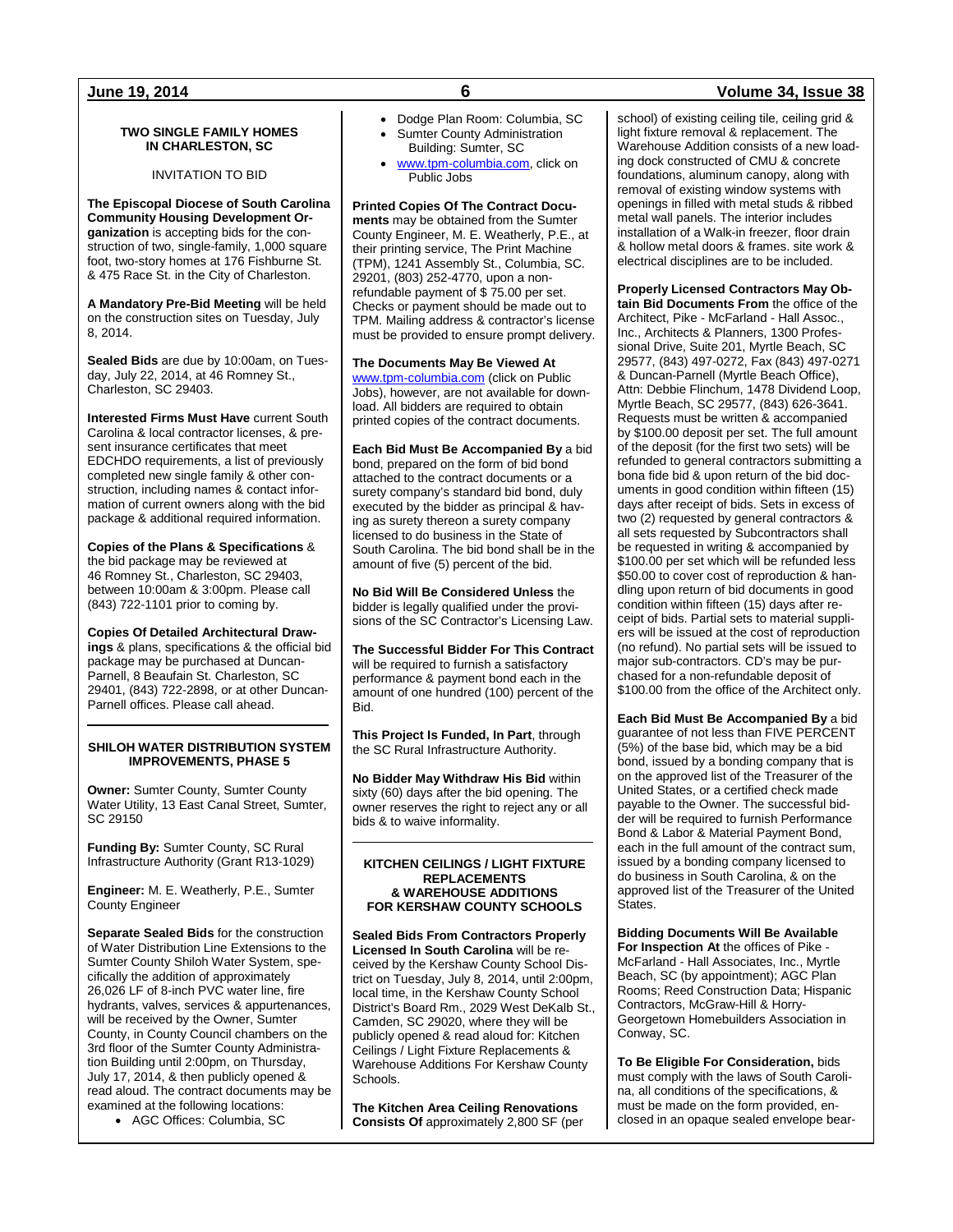ing the name & license number of bidder & marked "Kitchen Ceilings / Light Fixture Replacements & Warehouse Additions For: Kershaw County Schools" & delivered not later than date & hour mentioned above.

### **A Pre-Bid Conference For General Contractors & All Major Sub-Contractors Will**

**Be Held** Tuesday, July 1, 2014, at 11:00am. The pre-bid conference will be held at the existing Pine Tree Hill Elementary School located at 938 Bishopville Hwy, Camden, SC 29020. For any Contractors who desire to visit the Kershaw County School District's Warehouse project, we will proceed to that location after the pre-bid conference is completed. All are strongly encouraged to attend.

Owner reserves the right to reject any or all bids or certain portions of a bid as stipulated in the Form of Proposal, & to waive any formalities & technicalities in bidding, & to award the job in the best interest of the Owner. No bid shall be withdrawn for a period of sixty (60) days from the opening date.

## **CONSULTANT / PROFESSIONAL SERVICES**

#### **INSURANCE BROKER / CONSULTANT FOR C.C.P.R.C.**

#### REQUEST FOR PROPOSAL 2014-033

The Charleston County Park & Recreation Commission (CCPRC) is seeking proposals from qualified firms specializing in providing insurance products specializing in brokering health, dental, vision & voluntary insurance products. Broker / consultant to perform the full range of services related to the design, implementation, maintenance, communication & improvement of the group medical, RX, dental disability, Life, AD&D, & voluntary insurance programs for the initial contract period of one year with options for renewal for up to three additional one year periods.

Proposal must be submitted in accordance with the terms of the Request for Proposal (RFP) & are to be received no later than Tuesday, July 8, 2014, 2:00pm, at the CCPRC Headquarters, 861 Riverland Dr. Charleston, SC 29412, in the procurement conference room.

To receive a copy of the RFP, please visit CCPRC's website at [www.ccprc.com/bids.](http://www.ccprc.com/bids) Direct inquries to [prcprocure](mailto:prcprocurement@ccprc.com)[ment@ccprc.com.](mailto:prcprocurement@ccprc.com)

## **EQUIPMENT**

**Description:** SPORT UTILITY VEHICLE **Solicitation Number:** 5400008032 **Submit Offer By:** 6/26/14 – 10:00am **Purchasing Agency:** South Carolina Technical College System, 111 Executive Center Dr., Ste. 106, Columbia, SC 29210 **Buyer:** Teresa Livingston **Email:** [LivingstonT@sctechsystem.edu](mailto:LivingstonT@sctechsystem.edu) **Phone:** (803) 896-5310 **Download Solicitation From:** [http://webprod.cio.sc.gov/SCSolicitationWe](http://webprod.cio.sc.gov/SCSolicitationWeb/solicitationAttachment.do?solicitnumber=5400008032) [b/solicitationAttachment.do?solicitnumber=5](http://webprod.cio.sc.gov/SCSolicitationWeb/solicitationAttachment.do?solicitnumber=5400008032) [400008032](http://webprod.cio.sc.gov/SCSolicitationWeb/solicitationAttachment.do?solicitnumber=5400008032)

**Description:** FIRE-RATED MUSICAL INSTRUMENT CABINETS **Solicitation Number:** 51359214 **Delivery Point:** Clemson, SC **Submit Offer By:** 6/30/14 – 11:00am, ET **Purchasing Entity:** Clemson University, Procurement Services, Administrative Services Building, 108 Perimeter Rd., Clemson, SC 29634 **Direct Inquiries to Buyer:** April Pitts, phone (864) 656-1773,

E-mai[l apitts@clemson.edu](mailto:apitts@clemson.edu) **Download Solicitation From:** Online solicitations only. Solicitations can be viewed at [www.clemson.edu/cfo/procureme](http://www.clemson.edu/cfo/procurement/vendors) [nt/vendors](http://www.clemson.edu/cfo/procurement/vendors)

**Description:** NEW COLOR L.E.D. SIGN, SUPPLIED & INSTALLED AT DUTCH FORK ELEMENTARY SCHOOL **Solicitation Number:** 2013-63 **Delivery Point:** Irmo, SC **Pre-Bid Conf.:** Mandatory. 7/8/14 – 10:00am **Pre-Bid Location:** Dutch Fork Elementary School, 7900 Broad River Rd., Irmo, SC 29063 **Bid Opening Date/Time:** 7/18/14 – 11:00am **Bid Opening Location:** School District Five of Lexington & Richland Counties, Purchasing Office, 1020 Dutch Fork Rd., Irmo, SC 29063 **Bid Request:** Call Cora Drayton, phone (803) 476-8113, E-mai[l cdrayton@lexrich5.org](mailto:cdrayton@lexrich5.org) **Buyer:** Jeffrey C. Patterson, Sr., CPPB, CPM, Coordinator of Purchasing, phone (803) 476-8148, E-mai[l jpatters@lexrich5.org](mailto:jpatters@lexrich5.org)

**Description:** FOOD SERVICE SERVING LINE – HAMMOND HILLS ELEMENTARY **Solicitation Number:** 140616HH **Bid Opening Date/Time:** 6/30/14 – 2:00pm **Mail or Hand-Deliver Bid To:** Aiken County Public Schools, Food Service Department, 1000 Brookhaven Dr., Aiken, SC 29803 **Direct Inquiries To:** Cyndi Storey **Telephone:** (803) 641-2517

**Description:** FOOD SERVICE SERVING LINE – SILVER BLUFF HIGH SCHOOL **Solicitation Number:** 140616SB **Bid Opening Date/Time:** 6/30/14 – 2:00pm **Mail or Hand-Deliver Bid To:** Aiken County Public Schools, Food Service Department, 1000 Brookhaven Dr., Aiken, SC 29803 **Direct Inquiries To:** Cyndi Storey **Telephone:** (803) 641-2517

**Description:** WHITESVILLE ELEMENTARY SCHOOL SERVING LINES **Solicitation Number:** RFQ 2014-6 **Delivery Point:** Berkeley County School District, Child Nutrition Warehouse, 111 East Main St., Moncks Corner, SC 29461 **Submit Offer By:** 7/15/14 – 10:00am. Not a public bid opening **Purchasing Entity:** Berkeley County School District, Office of Child Nutrition, 111 East Main St., Moncks Corner, SC 29461 **Buyer:** Karen Taylor, CPPB, phone (843) 899-8785, E-mai[l taylork@bcsdschools.net](mailto:taylork@bcsdschools.net)

**Download Solicitation From: [Click Here](http://www.berkeley.k12.sc.us/departments.cfm?subpage=54016)** 

**Description:** CUTTER HEAD FOR JOHN DEERE 319D SKID STEER **Solicitation Number:** RFQ# 10157-(1314) **Delivery Point:** Moncks Corner **Submit Offer By:** 6/25/14 –11:00am **Purchasing Entity:** Berkeley County School District, Procurement Services, 229 East Main St., Moncks Corner, SC 29461 **Direct Inquiries/Bid Package Request To:** Gayvonne Carter, phone (843) 899-8659, E-mail [gayvonne@berkeley.k12.sc.us](mailto:gayvonne@berkeley.k12.sc.us)

**Download Solicitation From: [Click Here](http://www.berkeley.k12.sc.us/departments.cfm?subpage=54016)**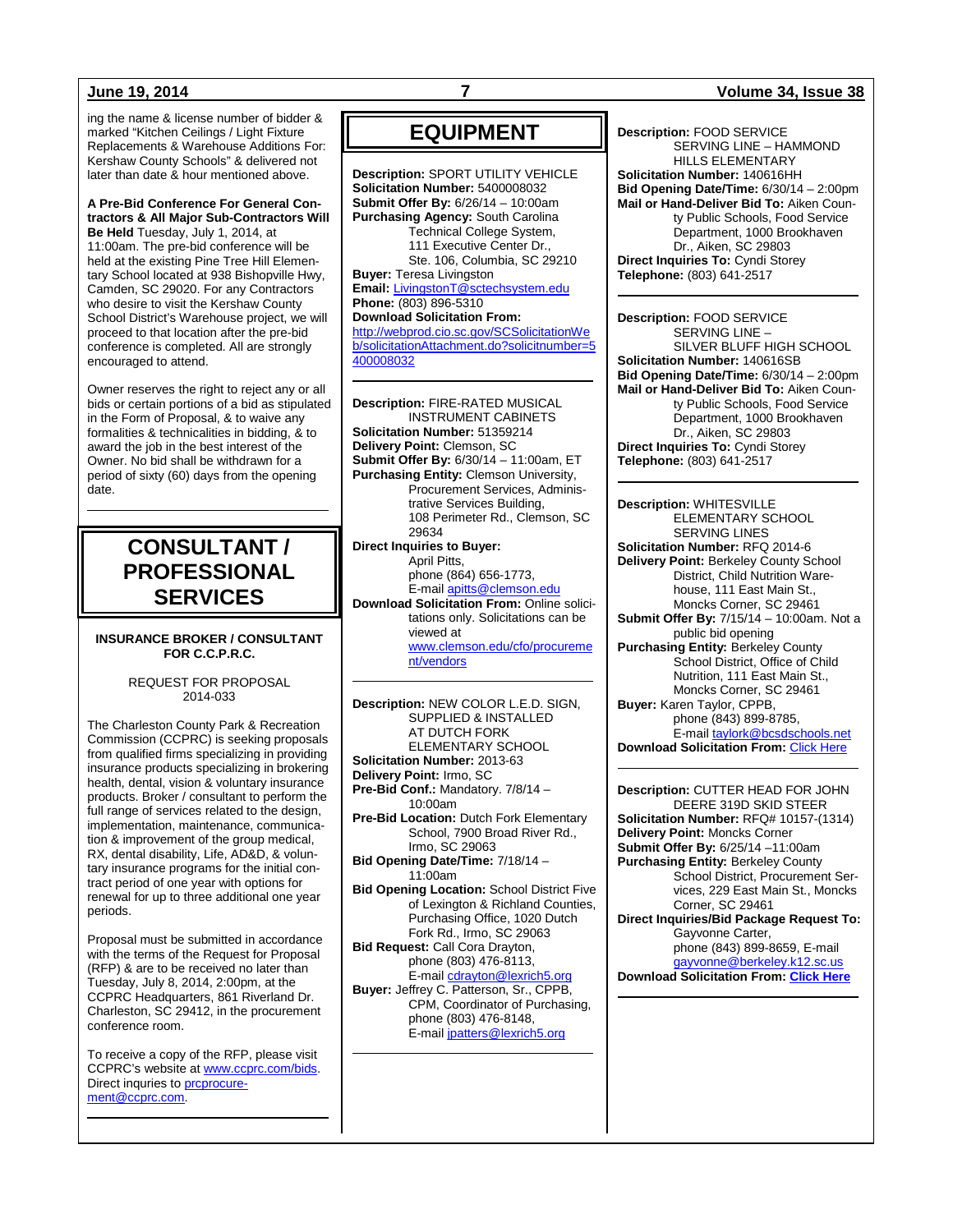REQUEST FOR PROPOSALS

- **Description:** TWO DIESEL-POWERED, OVER-THE-ROAD, INTERCITY BUSES
- **Specifics:** Acting as agent for the SC Dept. of Transportation (SCDOT), Southeastern Stages intends to purchase two new 45-ft. over-the road, intercity buses. This contract is subject to a financial assistance grant between Southeastern Stages & the Federal Transit Administration (FTA), administered by SCDOT. Failure to comply with all instructions may result in disqualification of proposal
- **Solicitation Number:** SES PT-4R511-A8 **Delivery Point:** Atlanta
- **Submit Offer By:** 7/15/14 2:00pm, EDT. Not a public bid opening
- **Purchasing Agency:** Southeastern Stages, 260 University Ave. SW, Atlanta, GA 30315

**Buyer:** Brian Parker,

phone (404) 591-2750, E-mail [brian@sestages.com](mailto:brian@sestages.com)

## **INFORMATION TECHNOLOGY**

**Description:** VULNERABILITY SECURITY SOFTWARE – RAPID 7 – BRAND NAME – NeXpose VA **Solicitation Number:** 5400007400 **Submit Offer By:** 7/10/14 –11:00am **Purchasing Agency:** ITMO, Division of Procurement Services, Budget & Control Board, 1201 Main St., Ste. 601, Columbia, SC 29201 **Buyer:** Michael Thomas **Email:** [mthomas@mmo.sc.gov](mailto:mthomas@mmo.sc.gov) **Phone:** (803) 896-5232

**Download Solicitation From:**

[http://webprod.cio.sc.gov/SCSolicitationWe](http://webprod.cio.sc.gov/SCSolicitationWeb/solicitationAttachment.do?solicitnumber=5400007400) [b/solicitationAttachment.do?solicitnumber=5](http://webprod.cio.sc.gov/SCSolicitationWeb/solicitationAttachment.do?solicitnumber=5400007400) [400007400](http://webprod.cio.sc.gov/SCSolicitationWeb/solicitationAttachment.do?solicitnumber=5400007400)

**Description:** BUSINESS EFFICIENCY **SOLUTIONS Solicitation Number:** 5400007723 **Submit Offer By:** 7/24/14 – 2:30pm **Purchasing Agency:** ITMO, Division of Procurement Services, Budget & Control Board, 1201 Main St., Ste. 601, Columbia, SC 29201 **Buyer:** Christy Smith **Email:** [csmith@mmo.sc.gov](mailto:csmith@mmo.sc.gov) **Phone:** (803) 896-0022 **Download Solicitation From:** [http://webprod.cio.sc.gov/SCSolicitationWe](http://webprod.cio.sc.gov/SCSolicitationWeb/solicitationAttachment.do?solicitnumber=5400007723) [b/solicitationAttachment.do?solicitnumber=5](http://webprod.cio.sc.gov/SCSolicitationWeb/solicitationAttachment.do?solicitnumber=5400007723) [400007723](http://webprod.cio.sc.gov/SCSolicitationWeb/solicitationAttachment.do?solicitnumber=5400007723)

**Description:** CABLE TELEVISION SERVICES FOR COASTAL CAROLINA UNIVERSITY **Solicitation Number:** 5400007884 **Pre-Bid Conf.:** 6/23/14 – 10:00am **Place:** Coastal Carolina University, Procurement Services Office, Conference Rm., 642 Century Circle, Conway, SC 29526 **Submit Offer By:** 7/14/14 – 2:30pm **Purchasing Agency:** ITMO, Division of Procurement Services, Budget & Control Board, 1201 Main St., Ste. 601, Columbia, SC 29201 **Buyer:** Jason Evans **Email:** [jevans@mmo.sc.gov](mailto:jevans@mmo.sc.gov) **Phone:** (803) 896-7999 [http://webprod.cio.sc.gov/SCSolicitationWe](http://webprod.cio.sc.gov/SCSolicitationWeb/solicitationAttachment.do?solicitnumber=5400007884) [b/solicitationAttachment.do?solicitnumber=5](http://webprod.cio.sc.gov/SCSolicitationWeb/solicitationAttachment.do?solicitnumber=5400007884) [400007884](http://webprod.cio.sc.gov/SCSolicitationWeb/solicitationAttachment.do?solicitnumber=5400007884)

**Description:** COMPUTER SCIENCE EQUIPMENT **Solicitation Number:** 14.66.NC.Q **Delivery Point:** Charleston **Submit Offer By:** 7/1/14 – 2:00pm. Not a public bid opening **Purchasing Agency:** College of Charleston, Office of Procurement, Lightsey Center, Ste. B-53, 160 Calhoun St., Charleston, SC **Buyer:** Niall Cahill, phone (843) 953-5940, E-mai[l cahillnp@cofc.edu](mailto:cahillnp@cofc.edu) **Download Solicitation From:** [http://ebid.cofc.edu](http://ebid.cofc.edu/) – under "Cur-

## rent Bid Opportunities"

#### **9-1-1 CALL SYSTEM FOR SALUDA COUNTY**

#### RFQ

Saluda County E-911 is soliciting quotations from qualified firms for installation, maintenance & support of a Cassidian Communications VESTA®/Sentinel® 4 NG E-911 call handling system including switching & call process hardware software, workstations & related peripheral equipment.

Interested vendors will be required to submit an original & three copies of their quotation along with a mandatory information form at the following physical address no later than 5:00pm, on Thursday, June 26, 2014.

Joshua Morton, Saluda County E-911 111 Law Enforcement Dr. Saluda, SC 29138 Phone: (864) 445-2529, Ext. 2 Fax: (864) 445-3913 E-mail[: j.morton@saludacounty.sc.gov](mailto:j.morton@saludacounty.sc.gov)

**June 19, 2014 8 Volume 34, Issue 38**

## **MAINTENANCE / REPAIR**

**Description:** PROVIDE H.V.A.C. EQUIPMENT MAINTENANCE & REPAIR **Solicitation Number:** 14.19.MT.B.T5 **Delivery Point:** Charleston, SC **Pre-Bid Conf./Site Visit:** Non- Mandatory,  $6/24/14 - 9:00$ am to 12:00pm **Place:** Procurement Conference Rm. B01, Lightsey Center, Basement Level, 160 Calhoun St., Charleston, SC 29401. A briefing will be held in the conference room & a tour of requested sites will follow. Attendance is strongly recommended to understand the complex scope of this project. **Submit Offer By:** 7/15/14 –2:00pm **Purchasing Agency:** College of Charleston Procurement Office, Lightsey Center, Room B53, 160 Calhoun St., Charleston, SC29401 **Direct Inquiries to Buyer:** Michael Turner, phone (843) 953-5555 or E-mai[l turnerm@cofc.edu](mailto:turnerm@cofc.edu) **Deadline for Submission of Questions:** Tuesday 7/1/14 –5:00pm **Download Solicitation From:** [http://eprocure.cofc.edu](http://eprocure.cofc.edu/)

**Description:** EMERGENCY LOCKSMITH **SERVICE Solicitation Number:** 14.65.NC.Q **Delivery Point:** Charleston **Submit Offer By:** 7/1/14 –2:00pm **Purchasing Agency:** College of Charleston, Office of Procurement, Lightsey Center, Ste. B-53, 160 Calhoun St., Charleston, SC 29401 **Buyer:** Niall Cahill, phone (843) 953-5940, E-mai[l cahillnp@cofc.edu](mailto:cahillnp@cofc.edu) **Download Solicitation From:** [http://ebid.cofc.edu](http://ebid.cofc.edu/) – under "Current Bid Opportunities"

**Description:** PROVIDE PREVENTATIVE MAINTENANCE, INSPECTIONS & REPAIRS SERVICES TO GENERATORS **Solicitation Number:** IFB 1314-49 **Delivery Point:** Conway, SC **Submit Offer By:** 7/3/14 –3:00pm **Purchasing Agency:** Horry County Schools, 335 Four Mile Rd., Conway, SC 29526 **Direct Inquiries to Buyer:** Vicki Williams, phone (843) 488-6938 **Request Bid Package Via E-mail To:** Vicki Williams, [vwilliams@horrycountyschools.net](mailto:vwilliams@horrycountyschools.net) **Download Solicitation From:** [http://apps.hcs.k12.sc.us/apps/pr](http://apps.hcs.k12.sc.us/apps/protrac) [otrac](http://apps.hcs.k12.sc.us/apps/protrac)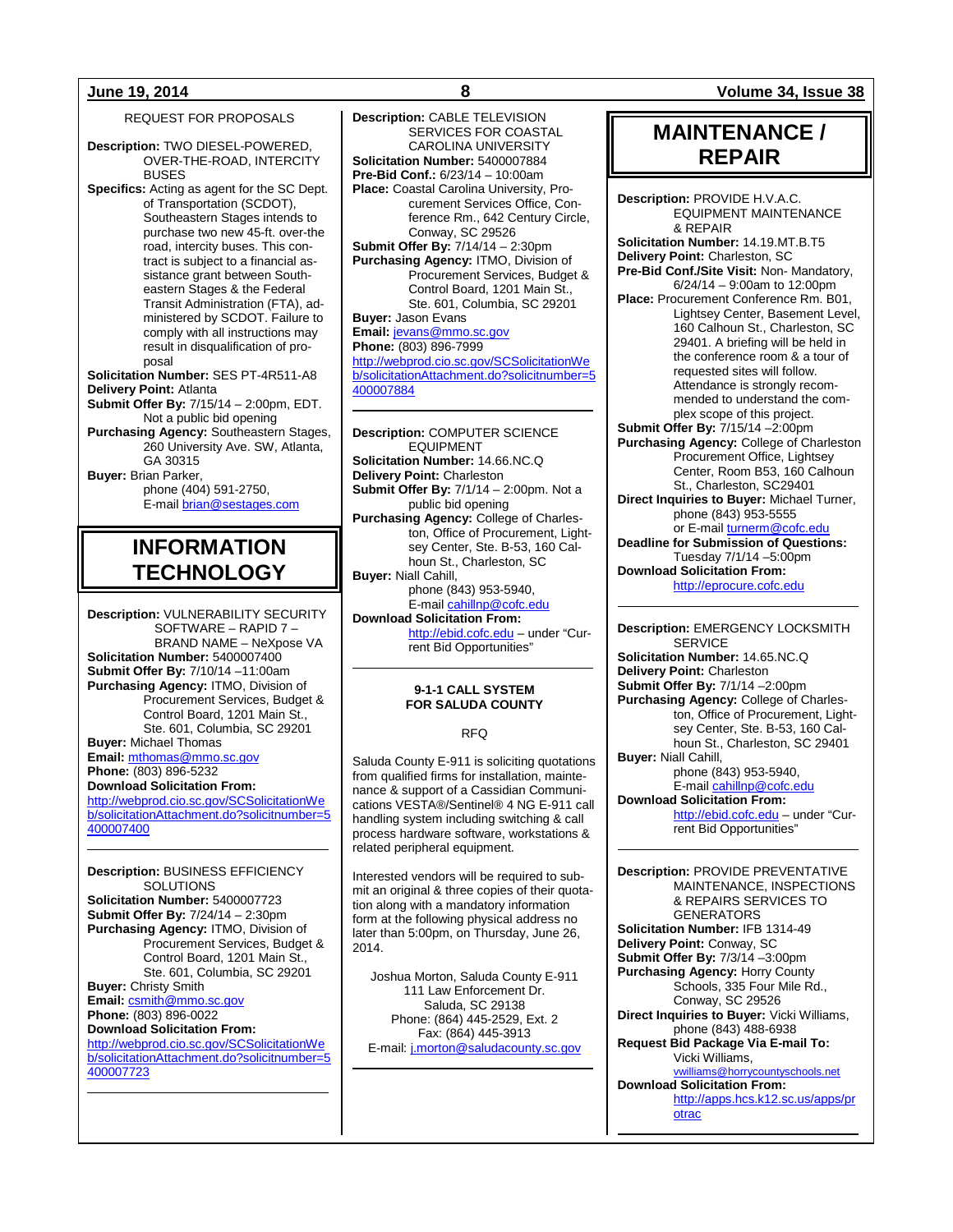**Description:** FLOORS FOR FREEZERS / COOLERS AT THREE LOCATIONS – SCHOOL DISTRICT OF PICKENS COUNTY **Solicitation Number:** 114-23-7-15 **Pre-Bid Conf.:** Mandatory. Monday, 6/23/14 – 10:00am, ET **Pre-Bid Location:** Begin at Central Elementary School, 608 Johnson Rd., Central, SC 29630; next is Liberty Elementary, 251 North Hillcrest St., Liberty, SC 29657; last is A. R. Lewis Elementary School, 1755 Shady Grove Rd., Pickens, SC 29671 **Due Date/Time:** Tuesday, 7/15/14 – 9:00am, ET **Submit To:** School District of Pickens County, Attn.: Kate Wilson, 1348 Griffin Mill Rd., Easley, SC 29640, fax (864) 855-8159, E-mail [katewilson@pickens.k12.sc.us](mailto:katewilson@pickens.k12.sc.us) **Direct Inquiries To:** Kate Wilson or Jolyn Mauldin, [katewilson@pickens.k12.sc.us](mailto:katewilson@pickens.k12.sc.us) or [jolynmauldin@pickens.k12.sc.us](mailto:jolynmauldin@pickens.k12.sc.us)

#### **REPAIR OF CHAIN LINK FENCING FOR CITY OF DENMARK**

The City of Denmark will accept sealed bids for the repair of chain link fencing. The fencing was damaged in the recent winter storms.

To examine the damaged fencing, please contact Heyward Robinson. Sealed bids will be accepted until July 31, 2014.

Please contact Heyward Robinson, Denmark City Administrator, 4768 Carolina Highway, Denmark, SC 29042, (803) 793- 3734.

## **MINOR CONSTRUCTION**

**Project Name:** RICHLAND COUNTY PUBLIC LIBRARY – NORTHEAST – GRADING & DRAINAGE IMPROVEMENTS **Project Number:** 6129 **Project Location:** RCPL – Northeast, Columbia **Bid Security Required:** No **Performance Bond Required:** No **Payment Bond Required:** No **Description of Project:** The scope of this project will consist of installing 12" HDPE pipe along with the installation of Nyloplast 15" drain basins. There also are several areas that will need to be graded to control storm water drainage. Some concrete work will be involved with the removal of the current asphalt surface & installation of concrete.

Locating of utilities needs to be included in proposal – contact M. B. Kahn for details

Minority & disadvantaged business participation is encouraged.

Plans can be requested by contactin[g bsebire@mbkahn.com](mailto:bsebire@mbkahn.com) or (803) 227-1254

**Construction Cost Range:** \$15,000 - \$20,000

**Architect/Engineer:** R. B. Todd Consulting Engineers

**A/E Contact:** Bruce Todd

**A/E Telephone:** (803) 781-3141

**A/E Fax:** (803) 781-3142

**All Questions & Correspondence** concerning this Request for Proposal shall be addressed to M. B. Kahn Construction, telephone (803) 227-1254, fax (803) 736-9501,

E-mai[l bsebire@mbkahn.com](mailto:bsebire@mbkahn.com) **Bidding Documents/Plans May Be Obtained From:** M. B. Kahn Construction[, bsebire@mbkahn.com](mailto:bsebire@mbkahn.com) or (803) 227-1254 **Bid Closing Date/Time:** 7/2/14 – 2:00pm

**Hand Deliver/E-mail Bids To:** M. B. Kahn Construction, 101 Flintlake Rd., Columbia, SC 29223, [bsebire@mbkahn.com](mailto:bsebire@mbkahn.com)

## **PRINTING**

### REQUEST FOR QUALIFICATIONS

**Project:** COMMEMORATIVE HARD BACK, FULL COLOR COFFEE TABLE BOOK FOR CAYCE CENTENNIAL

**Owner:** City of Cayce

**Receipt Of RFQ:** The City of Cayce requests statements of qualification from experienced printing firms for the above referenced project to be received at the Cayce City Hall, 1800 12th Street, Cayce, SC 29033, no later than the close of business on July 15, 2014. Hand deliveries or ground tracking services such as Fed-Ex shall be sent to Ms. Tara Yates, Grants Specialist, City of Cayce, 1800 12th Street, Cayce, SC 29033, & all regular mail RFQ submittals via USPS should be mailed to Ms. Tara Yates, Grants Coordinator, City of Cayce, PO Box 2004, Cayce, SC 29033.

One (1) original & three (3) copies of your qualifications are required. Qualifications

### **June 19, 2014 9 Volume 34, Issue 38**

submitted via the facsimle machine, or email are unacceptable.

Direct inquiries, request for qualification package, or requests for clarifications to Ms. Tara Yates, Grants Coordinator, (803) 796-9020, Ext 3066, [tyates@cityofcayce](mailto:tyates@cityofcayce-sc.gov)[sc.gov.](mailto:tyates@cityofcayce-sc.gov)

Contact may not be made with other City Staff or City Council Members regarding this project.

## **SERVICES**

**Description:** TRASH REMOVAL SERVICE **Solicitation Number:** 5400008047 **Submit Offer By:** 6/27/14 –10:00am **Purchasing Agency:** SC Law Enforcement Division, 4400 Broad River Rd., Columbia, SC 29210 **Buyer:** Jessica Goff

**E-mail:** [jgoff@sled.sc.gov](mailto:jgoff@sled.sc.gov) **Download Solicitation From:**

[http://webprod.cio.sc.gov/SCSolicitationWe](http://webprod.cio.sc.gov/SCSolicitationWeb/solicitationAttachment.do?solicitnumber=5400008047) [b/solicitationAttachment.do?solicitnumber=5](http://webprod.cio.sc.gov/SCSolicitationWeb/solicitationAttachment.do?solicitnumber=5400008047) [400008047](http://webprod.cio.sc.gov/SCSolicitationWeb/solicitationAttachment.do?solicitnumber=5400008047)

**Description:** S.L.E.D. LAB HOUSEKEEPING SERVICES **Solicitation Number:** 5400008069 **Submit Offer By:** 6/27/14 –11:00am **Purchasing Agency:** SC Law Enforcement Division, 4400 Broad River Rd., Columbia, SC 29210 **Buyer:** Jessica Goff

**E-mail:** [jgoff@sled.sc.gov](mailto:jgoff@sled.sc.gov) **Phone:** (803) 896-7171 **Download Solicitation From:**

[http://webprod.cio.sc.gov/SCSolicitationWe](http://webprod.cio.sc.gov/SCSolicitationWeb/solicitationAttachment.do?solicitnumber=5400008069) [b/solicitationAttachment.do?solicitnumber=5](http://webprod.cio.sc.gov/SCSolicitationWeb/solicitationAttachment.do?solicitnumber=5400008069) [400008069](http://webprod.cio.sc.gov/SCSolicitationWeb/solicitationAttachment.do?solicitnumber=5400008069)

**Description:** PREVENTIVE MAINTENANCE FOR CHILLERS, BOILERS & COOLING TOWERS **Solicitation Number:** 5400008070 **Submit Offer By:** 6/27/14 –1:00pm **Purchasing Agency:** SC Law Enforcement Division, 4400 Broad River Rd., Columbia, SC 29210 **Buyer:** Jessica Goff **E-mail:** [jgoff@sled.sc.gov](mailto:jgoff@sled.sc.gov) **Phone:** (803) 896-7171

**Download Solicitation From:**

[http://webprod.cio.sc.gov/SCSolicitationWe](http://webprod.cio.sc.gov/SCSolicitationWeb/solicitationAttachment.do?solicitnumber=5400008070) [b/solicitationAttachment.do?solicitnumber=5](http://webprod.cio.sc.gov/SCSolicitationWeb/solicitationAttachment.do?solicitnumber=5400008070) [400008070](http://webprod.cio.sc.gov/SCSolicitationWeb/solicitationAttachment.do?solicitnumber=5400008070)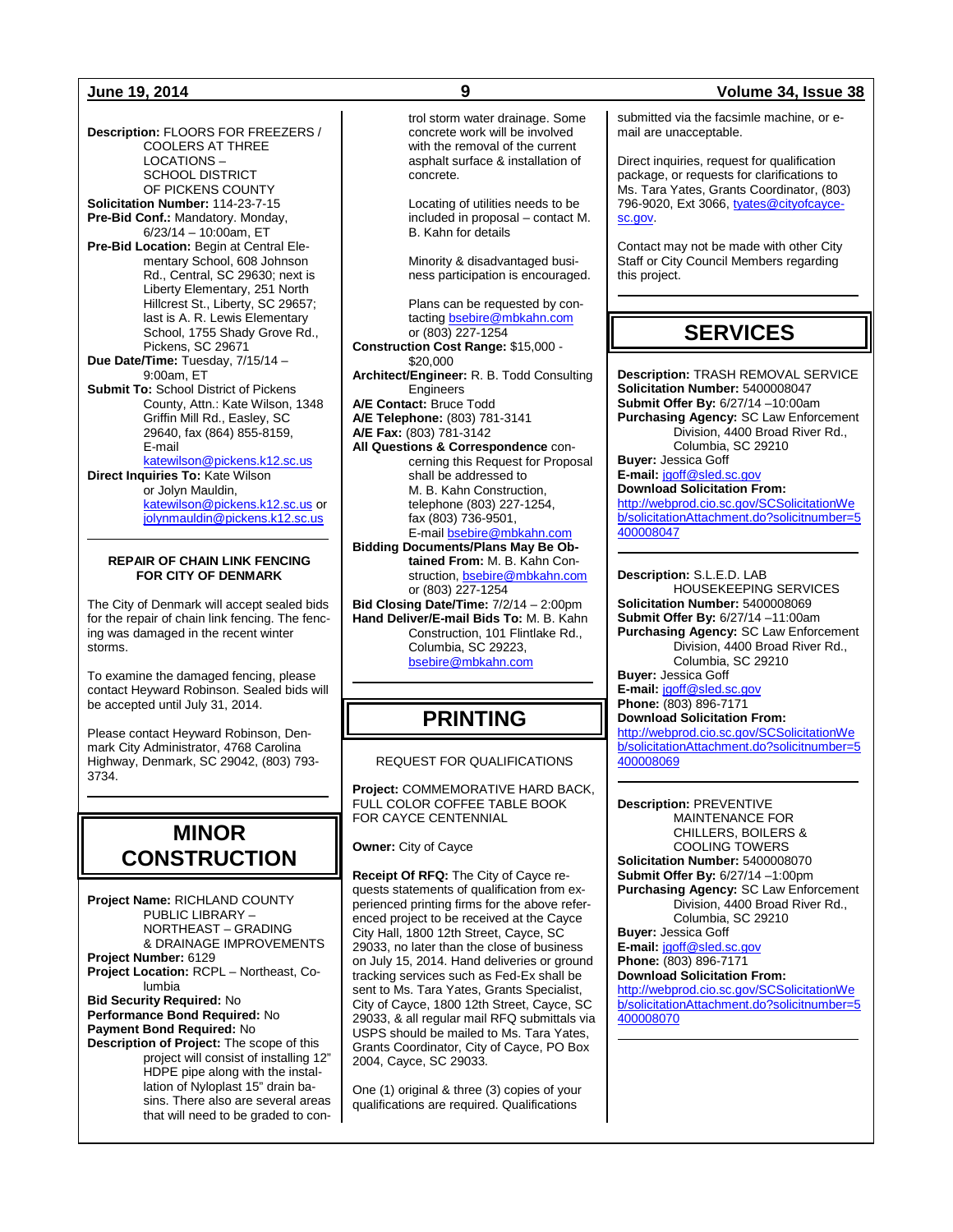**Description:** PREVENTATIVE MAINTENANCE FOR H.V.A.C. PACKAGE UNITS **Solicitation Number:** 5400008071 **Submit Offer By:** 6/27/14 –2:00pm **Purchasing Agency:** SC Law Enforcement Division, 4400 Broad River Rd., Columbia, SC 29210 **Buyer:** Jessica Goff **E-mail:** [jgoff@sled.sc.gov](mailto:jgoff@sled.sc.gov) **Phone:** (803) 896-7171 **Download Solicitation From:** [http://webprod.cio.sc.gov/SCSolicitationWe](http://webprod.cio.sc.gov/SCSolicitationWeb/solicitationAttachment.do?solicitnumber=5400008071) [b/solicitationAttachment.do?solicitnumber=5](http://webprod.cio.sc.gov/SCSolicitationWeb/solicitationAttachment.do?solicitnumber=5400008071) [400008071](http://webprod.cio.sc.gov/SCSolicitationWeb/solicitationAttachment.do?solicitnumber=5400008071)

**Description:** SANTEE STATE PARK REFUSE COLLECTION **Solicitation Number:** 5400008048 **Site Visit:** By appointment, Call Nathan Maiwald (Park Manager) or Brad Lane (Assistant Park Manager), (803) 854-2408 **Place:** Santee State Park, 251 State Park Rd., Santee, SC 29142 **Submit Offer By:** 7/10/14 – 3:00pm **Purchasing Agency:** SC Dept. of Parks & Recreation Procurement Office, 1205 Pendleton St., Room 517, Columbia, SC 29201 **Buyer:** James "Jamie" Jackson **Email:** [jjackson@scprt.com](mailto:jjackson@scprt.com) **Phone:** (803) 734-1302 **Download Solicitation From:** [http://webprod.cio.sc.gov/SCSolicitationWe](http://webprod.cio.sc.gov/SCSolicitationWeb/solicitationAttachment.do?solicitnumber=5400008048) [b/solicitationAttachment.do?solicitnumber=5](http://webprod.cio.sc.gov/SCSolicitationWeb/solicitationAttachment.do?solicitnumber=5400008048) [400008048](http://webprod.cio.sc.gov/SCSolicitationWeb/solicitationAttachment.do?solicitnumber=5400008048)

**Description:** ANNUAL CONTRACT FOR ON-CALL TREE REMOVAL WITHIN RIGHT-OF-WAY IN RICHLAND COUNTY **Solicitation Number:** 5400008042 **Pre-Bid Conf.:** Highly recommended. 6/26/14 – 10:00am **Pre-Bid Location:** SCDOT, Richland Maintenance, 7201 Fairfield Rd., Columbia, SC 29203 **Submit Offer By:** 7/8/14 – 10:00am **Purchasing Agency:** SC Dept. of Transportation, Procurement Office, Room 101, 955 Park St., Columbia, SC 29201 **Buyer:** Sateria P. West **E-mail:** [westsp@scdot.org](mailto:westsp@scdot.org) **Phone:** (803) 737-1488 **Download Solicitation From:** [http://webprod.cio.sc.gov/SCSolicitationWe](http://webprod.cio.sc.gov/SCSolicitationWeb/solicitationAttachment.do?solicitnumber=5400008042) [b/solicitationAttachment.do?solicitnumber=5](http://webprod.cio.sc.gov/SCSolicitationWeb/solicitationAttachment.do?solicitnumber=5400008042) [400008042](http://webprod.cio.sc.gov/SCSolicitationWeb/solicitationAttachment.do?solicitnumber=5400008042)

*RE-BID*

**Description:** LAKE WATEREE STATE PARK REFUSE – RE-BID **Solicitation Number:** 5400008049 **Site Visit:** By appointment. **Site Visit Location:** Lake Wateree State Park, 881 State Park Rd., Winnsboro, SC 29180 **Submit Offer By:** 7/1/14 – 3:00pm **Purchasing Agency:** SC Dept. of Parks, Recreation & Tourism, Procurement Office, 1205 Pendleton St., Room 517, Columbia, SC 29201 **Buyer:** James "Jamie" Jackson **E-mail:** [jjackson@scprt.com](mailto:jjackson@scprt.com) **Phone:** (803) 734-1302 **Download Solicitation From:** [http://webprod.cio.sc.gov/SCSolicitationWe](http://webprod.cio.sc.gov/SCSolicitationWeb/solicitationAttachment.do?solicitnumber=5400008049) [b/solicitationAttachment.do?solicitnumber=5](http://webprod.cio.sc.gov/SCSolicitationWeb/solicitationAttachment.do?solicitnumber=5400008049) [400008049](http://webprod.cio.sc.gov/SCSolicitationWeb/solicitationAttachment.do?solicitnumber=5400008049)

#### REQUEST FOR PROPOSAL

**Description:** S.C.V.R.D. SEEKS PARTNER TO HELP SERVE INDIVIDUALS WITH SPINAL CORD INJURY **Specifics:** South Carolina Vocational Rehabilitation Department desires to engage with a non-profit organization to distribute materials in the course of providing outreach, support, education & advocacy

service to better serve persons with spinal cord injury **Solicitation Number:** 9901 **Submit Offer By:** 6/26/14 – 8:30am **Purchasing Agency:** SC Vocational Rehabilitation, 1410 Boston Ave., West Columbia, SC 29170 **Buyer:** Michael Cupp

**Phone:** (803) 896-6520

**Description:** PROVIDE & INSTALL NEW INTERFACE CARPET SQUARES **Description of work:** Provide & install new Interface Carpet Squares to cover approximately 2250 sq. ft. of floor, solid vinyl tile to cover approximately 300 sq. ft. of floor, & 6" rubber base mold as required. **Solicitation Number:** 3304 **Site Visit:** First obtain bid package from buyer, then contact Mark Spires (803) 896- 6034 for appointment to field measure the area. Measure must be performed prior to submitting bid. **Submit Offer By:** 6/26/14 –8:30am **Purchasing Agency:** SC Vocational Rehabilitation, 1410 Boston Ave., West Columbia, SC 29170 **Buyer:** Michael Cupp **Email:** [mcupp@scvrd.state.sc.us](mailto:mcupp@scvrd.state.sc.us) **Phone:** (803) 896-6521 **Direct Inquiries To:** Concerning Specifications to Mark Spires (803) 896-6034

### **June 19, 2014 10 Volume 34, Issue 38**

**Description:** LAUNDRY SERVICES, TO INCLUDE PICK-UP & DELIVERY AT MULTIPLE LOCATIONS **Solicitation Number:** OC-10-1314 **Delivery Point:** Orangeburg **Site Visit:** Not mandatory. If interested, make an appointment by contacting Scarlet Geddings at (803) 535-1243 or [geddingss@octech.edu](mailto:geddingss@octech.edu) **Submit Offer By:** 6/30/14 – 5:00pm. Not a public bid opening **Purchasing Agency:** Orangeburg-Calhoun Technical College, Purchasing Office, 3250 St. Matthews Rd., Orangeburg, SC 29118 **Direct Inquiries to Buyer:** Scarlet Geddings, phone (803) 535-1243, fax (803) 535-1388, E-mai[l geddingss@octech.edu](mailto:geddingss@octech.edu) **Download Solicitation From:** [www.octech.edu/about/procurem](http://www.octech.edu/about/procurement_office.aspx) [ent\\_office.aspx](http://www.octech.edu/about/procurement_office.aspx) **Description:** COMMERCIAL MOVING SERVICES FOR COLLEGE OF CHARLESTON **Specifics:** The above for relocation of selected furniture, equipment & contents from Rita Hollings Science Center to multiple locations **Solicitation Number:** 15.02.MT.B **Delivery Point:** Charleston **Pre-Bid Conf./Site Visit:** Not mandatory, but attendance is strongly recommended to understand the complex scope of the project Monday, 6/23/14 – 10:00am, EDT. Individuals attending the site visit shall be the individuals managing the project on-site, if awarded **Pre-Bid Location:** College of Charleston, Rita Hollings Science Center, Room 121, 58 Coming St., **Charleston Deadline for Written Questions:** Tuesday, 6/24/14 – 5:00pm, EDT **Submit Offer By:** Thursday, 6/26/14 – 2:00pm, ET **Purchasing Agency:** College of Charleston Procurement Office, Lightsey Center, Room B53, 160 Calhoun St., Charleston, SC **Direct Inquiries to Buyer:** Michael Turner, phone (843) 953-5555, fax (843) 953-5444, E-mai[l turnerm@cofc.edu](mailto:turnerm@cofc.edu) **Download Solicitation From:** [http://ebid.cofc.edu](http://ebid.cofc.edu/) under "Current Bid Opportunities"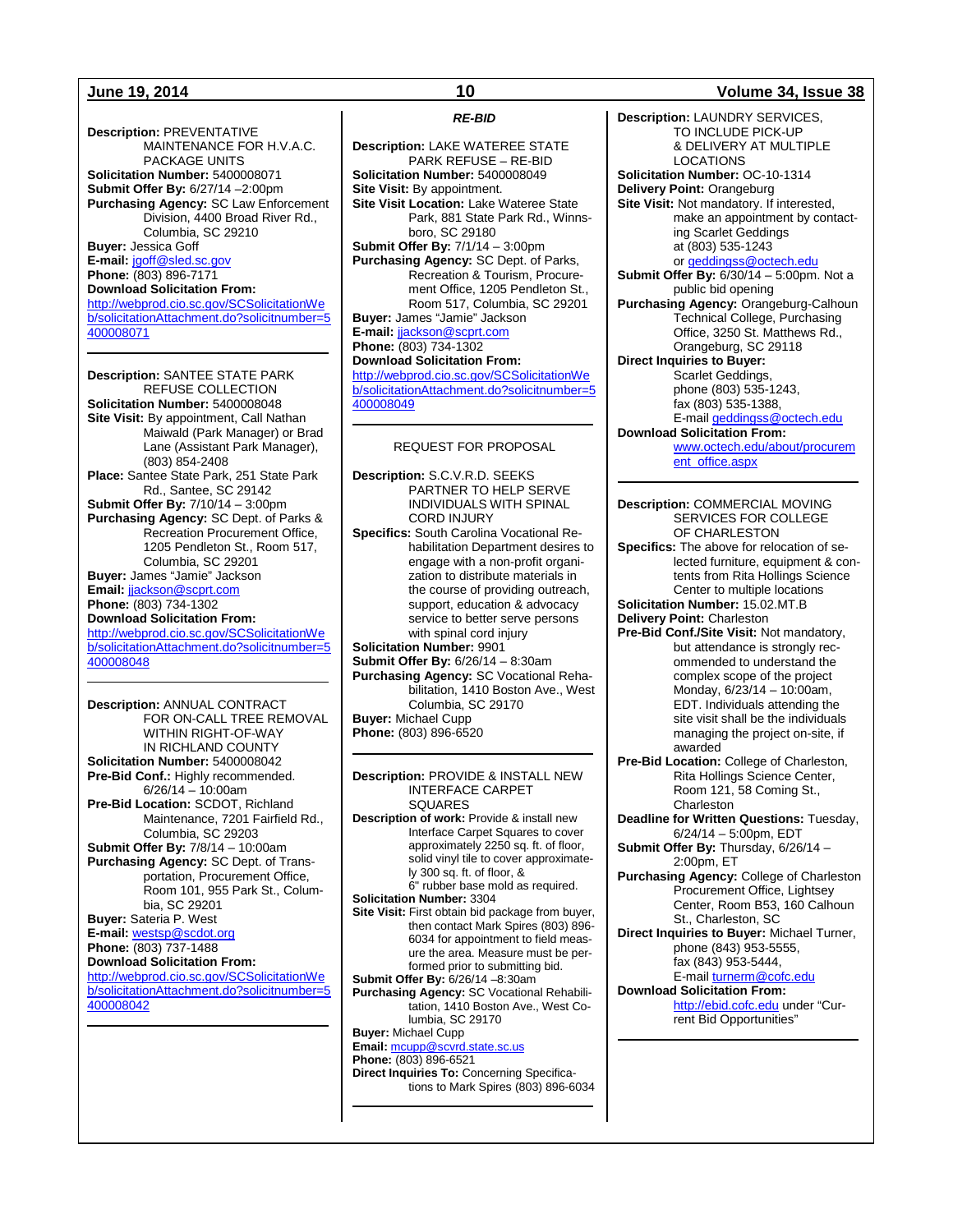**Description:** CONCRETE & MASONRY LABOR CONTRACT **Solicitation Number:** 51364977 **Delivery Point:** Clemson, SC **Pre-Bid Conf.:** Not mandatory. 6/26/14 – 2:00pm, ET **Pre-Bid Location:** 108 Silas N. Pearman Blvd., Clemson, SC 29634 **Submit Offer By:** 7/8/14 – 1:45pm, ET **Purchasing Entity:** Clemson University, Procurement Services, Administrative Services Building, 108 Silas N. Pearman Blvd., Clemson, SC 29634 **Buyer:** Allison Patton, (864) 656-3677 o[r apatton@clemson.edu](mailto:apatton@clemson.edu) **Download Solicitation From:** Online solicitations only. Solicitations can be viewed at [www.clemson.edu/cfo/procureme](http://www.clemson.edu/cfo/procurement/vendors) [nt/vendors](http://www.clemson.edu/cfo/procurement/vendors)

### REQUEST FOR PROPOSAL

**Description:** STUDENT DEFAULT PREVENTION & MANAGEMENT **SERVICES Solicitation Number:** GTC 14-05-132-RFP **Delivery Point:** Greenville **Submit Offer By:** 7/8/14 – 3:00pm **Purchasing Entity:** Greenville Technical College, PO Box 5616, Greenville, SC 29606 **Buyer:** Deborah McGowan **Telephone:** (864) 250-8180 **E-mail:** [deborah.mcgowan@gvltec.edu](mailto:deborah.mcgowan@gvltec.edu) **Download Solicitation From:** [www.gvltec.edu/purchasing](http://www.gvltec.edu/purchasing)

> Minority-Owned Businesses Are Encouraged To Bid

### REQUEST FOR PROPOSAL

**Description:** PROVIDE MANAGEMENT SOFTWARE SOLUTIONS FOR STORING & DOCUMENTING FACULTY CREDENTIALS **Solicitation Number:** USC-RFP-2630-MS **Delivery Point:** USC, Columbia **Submit Offer By:** 7/10/14 – 3:00pm **Purchasing Entity:** USC Purchasing, Suite 606, 1600 Hampton St., Columbia, SC 29208, (803) 777-4115 **Bid Request:** Download solicitation from [http://purchasing.sc.edu](http://purchasing.sc.edu/)

or call the USC bid line at (803) 777-0255 **Buyer:** Mac Stiles, phone (803) 777-6718, E-mail [mac.stiles@sc.edu](mailto:mac.stiles@sc.edu)

#### REQUEST FOR PROPOSALS

**Solicitation Number:** RFP No. 4880-15W **Description of Work:** FINANCIAL ADVISORY SERVICES **Due Date for Written Questions:** Monday, 6/30/14 – 5:00pm. Fax number is (843) 958-4758 or E-mail

[cwiggins@charlestoncounty.org](mailto:cwiggins@charlestoncounty.org) **Due Date/Time:** Wednesday, 7/16/14 – 3:00pm

**Location:** Charleston County Procurement Dept., 4045 Bridge View Dr., Ste. B250, North Charleston, SC 29405

**Download Solicitation From:**

[http://www.charlestoncounty.org/d](http://www.charlestoncounty.org/departments/Procurement/cur-bids_pdfs/current_bids.htm) [epartments/Procurement/cur](http://www.charlestoncounty.org/departments/Procurement/cur-bids_pdfs/current_bids.htm)[bids\\_pdfs/current\\_bids.htm](http://www.charlestoncounty.org/departments/Procurement/cur-bids_pdfs/current_bids.htm)

This solicitation does not commit the County of Charleston to award a contract, to pay any cost incurred in the preparation of applications submitted, or to procure or contract for the services.

The County reserves the right to accept or reject any, all or any part of applications received as a result of this request, or to cancel in part or in its entirety this Request for Proposals if it is in the best interest of the County to do so. The County will be the sole judge as to whether proposals submitted meet all requirements contained in this solicitation.

#### *CANCELLATION*

#### **TREE SERVICES FOR CITY OF AIKEN**

#### INVITATION TO BID

The City of Aiken will accept sealed bids for the Tree Trimming / Broken Limb & Tree Service from 2014 Ice Storm PAX until 10:00am, Thursday, June 19, 2014, at 1072 Banks Mill Road, Aiken, SC, at which time & place bids will be publicly opened

For further information, contact Stuart Bedenbaugh, Assistant City Manager, at (803) 642-7654.

*This notice first appeared in SCBO on 6/2/14.*

#### **FIRE EXTINGUISHER INSPECTIONS & SERVICES FOR SPARTANBURG 7**

#### INVITATION FOR BID

Spartanburg School District 7 is seeking sealed bids for Fire Extinguisher Inspections & Services.

Sealed bids are due into the District 7 Business Office, 610 Dupre Drive, Spartanburg, SC 29307, by June 30, 2014, at 2:00pm.

### **June 19, 2014 11 Volume 34, Issue 38**

For questions call John Paul at (864) 594- 6167 & reference IFB #13-14-29. IFB can be downloaded at [http://spartanburg7.org/resources/procurem](http://spartanburg7.org/resources/procurement/)

[ent/.](http://spartanburg7.org/resources/procurement/) Please emai[l japaul@spart7.org](mailto:japaul@spart7.org) to be added to bid list for potential addenda & updates.

#### **DUST MOP RENTAL SERVICES FOR SPARTANBURG 7**

#### INVITATION FOR BID

Spartanburg School District 7 is seeking sealed bids for dust mop rental services.

Sealed Bids are due into the District 7 Business Office, 610 Dupre Drive, Spartanburg, SC 29307, by June 30, 2014, at 2:30pm.

For questions, call John Paul at (864) 594- 6167 & reference IFB #13-14-31. RFP can be downloaded by going to

[http://spartanburg7.org/resources/procurem](http://spartanburg7.org/resources/procurement/) [ent/.](http://spartanburg7.org/resources/procurement/) Please emai[l japaul@spart7.org](mailto:japaul@spart7.org) to be added to bid list for potential addenda & updates.

## **SUPPLIES**

**Description:** PROVIDE LIQUID NITROGEN & STORAGE VESSEL FOR U.S.C. DEPARTMENT OF CHEMISTRY, COLUMBIA CAMPUS, AS REQUIRED **Solicitation Number:** USC-IFB-2632-MR **Site Visit:** Not mandatory. To make an appointment, contact Jan Miron at (803) 777-2396 **Submit Offer By:** 7/7/14 – 11:00am **Purchasing Entity:** USC Purchasing, 6th Floor, 1600 Hampton St., Columbia, SC 29208 **Bid Request:** Download solicitation from [http://purchasing.sc.edu](http://purchasing.sc.edu/) or call the USC bid line at (803) 777-0255 **Buyer:** Michelle Robinson, CPPB, phone (803) 777-5253, E-mai[l marobins@mailbox.sc.edu](mailto:marobins@mailbox.sc.edu)

**Description:** PROVIDE LONG LEAF PINE STRAW **Solicitation Number:** 1415.006 **Delivery Point:** Marion County **Submit Offer By:** 7/14/14 – 11:00am **Purchasing Agency:** Marion County School District, 719 North Main St., Marion, SC 29571 **Buyer:** Thomas Nance, phone (843) 423-1811, E-mai[l tnance@marion.k12.sc.us](mailto:tnance@marion.k12.sc.us) **Download Solicitation From:** [Click Here](http://www.marion.k12.sc.us/Default.asp?PN=DocumentUploads&L=2&DivisionID=14469&DepartmentID=15465&LMID=642570&ToggleSideNav=ShowAll)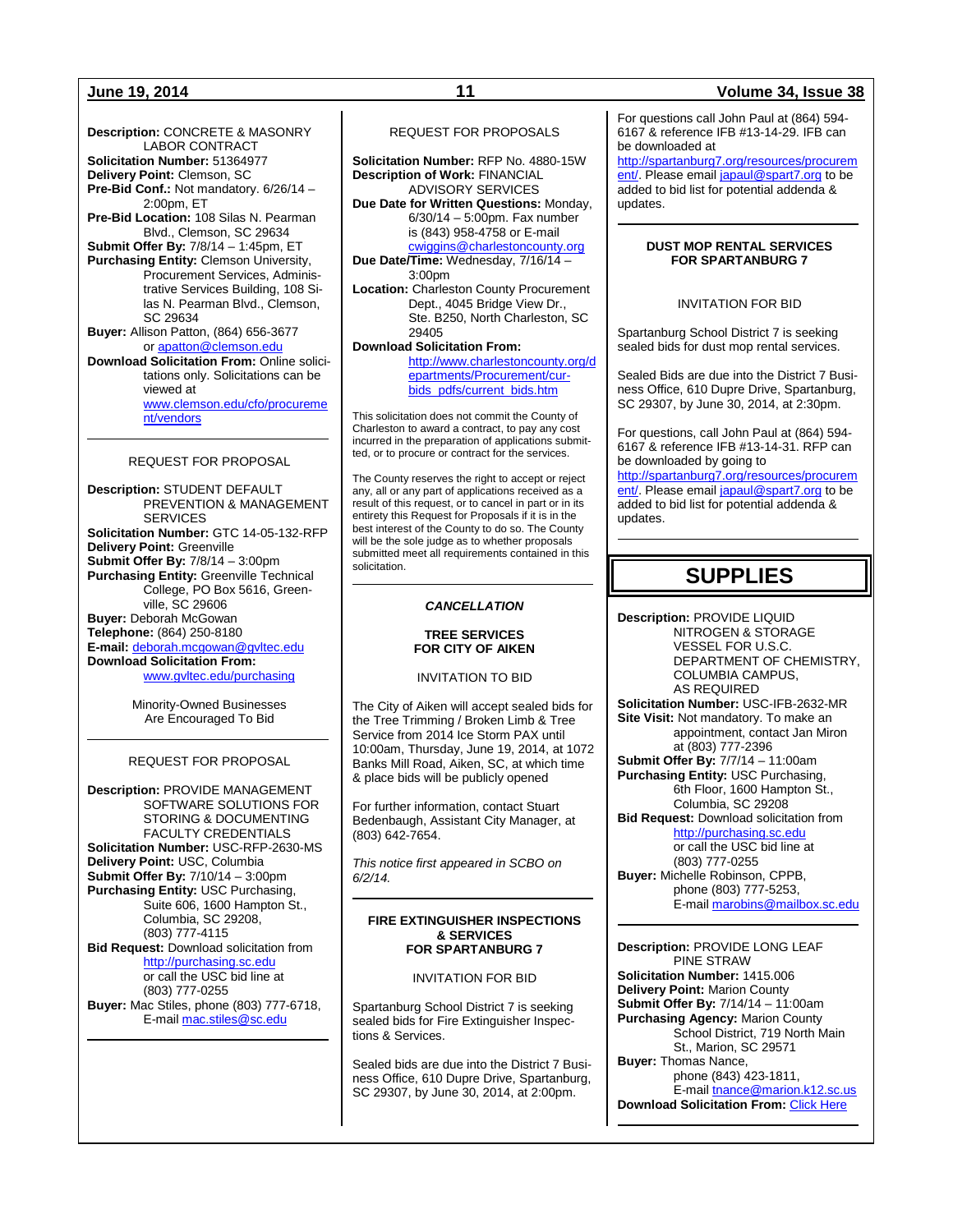**Description:** YEARLY TERM CONTRACT FOR SUPPLY & DELIVERY OF PERISHABLE MILK PRODUCTS FOR KERSHAW COUNTY SCHOOL DISTRICT **Solicitation Number:** IFB-FS 1314-001 **Delivery Point:** Camden **Submit Offer By:** 7/8/14 – 11:00am **Purchasing Agency:** Kershaw County School District, Administration Office, 2029 West DeKalb St., Camden, SC 29020 **Direct Inquiries to Buyer:** Ed Estridge, (803) 432-8416, Ext. 1262, [Edwin.estridge@kcsdschools.net](mailto:Edwin.estridge@kcsdschools.net) **Download Solicitation From: [Click here](http://www.kcsdschools.com/group_profile_view.aspx?id=b38ba7d7-4842-4655-bd34-00f92ccafa72)** 

**Description:** SMALLWARES FOR STUDENT NUTRITION DEPARTMENT **Solicitation Number:** 13-079 **Submit Offer By:** 7/2/14 –10:00am **Purchasing Agency:** Fort Mill School District 4, Procurement Dept., 2233 Deerfield Dr., Fort Mill, SC 29715 **Bid Request:** Carla Schoenmaker at [schoenmakerc@fort-mill.k12.sc.us](mailto:schoenmakerc@fort-mill.k12.sc.us)

#### *REBID*

**Description:** ELECTRIC WIRING & WIRE HOLDERS FOR STREETSCAPE ENHANCEMENT PROJECT **Solicitation Number:** N/A **Delivery Point:** Newberry, SC **Submit Offer By:** 6/27/14 – 12:00pm **Purchasing Agency:** City of Newberry, City Hall, 1330 College St. (PO Box 538) Newberry, SC 29018 **Direct Inquiries To:** Todd Guy at tguy@cityofnewberry.com by noon on 6/26 /14. **Buyer:** Matt DeWitt, Assistant City Manag-er,

> **WATER DISTRIBUTION REPAIR MATERIAL FOR CITY OF COLUMBIA**

(803) 321-1000

The City of Columbia will accept bids from qualified vendors for "Water Distribution Annual Repair Materials for FY 2014-2015," using an online reverse auction bidding process. Specifications & procedures are available through eBridge Business Solutions. Please contact Tara O'Bannon at [tara.obannon@ebridgeglobal.com](mailto:tara.obannon@ebridgeglobal.com) or at 877- 245-8880.

Bid No: 00042-13-14

Notification of Intent to Participate: Tuesday, June 24, 2014, at 10:00am

Initial Bid Deadline: June 27, 2014, at 4:00pm, ET

Online Reverse auction event tentatively scheduled for Monday, June, 30, 2014 at 2:00pm.

## **FOR SALE**

**Description:** HOUSE FOR SALE – HOUSE BUILT BY STUDENTS OF LEXINGTON TECHNOLOGY **CENTER Solicitation Number:** B2014.11

**Submit Offer By:** 6/30/14 – 3:00pm

**Purchasing Entity:** Lexington School District One Procurement Office, Conference Room, 100 Tarrar Springs Rd., Lexington, SC 29072

**Bid Request:** Call (803) 821-1181 or E-mail [jnichols@lexington1.net.](mailto:jnichols@lexington1.net) Include the following information - company name, contact name, street address, city, state, zip, phone number, E-mail address & solicitation name & number. **Buyer:** Jack Nichols

**Download Solicitation From:** [Click here](http://www.lexington1.net/lexoneweb/index.aspx?page=FiscalServices/Procurement/Procurementsolicitawards.aspx)

## **LEASE / DEVELOP**

#### **PATRIOTS POINT DEVELOPMENT AUTHORITY SEEKS TENANT-DEVELOPER RESPONDENTS**

Patriots Point Development Authority is seeking proposals from qualified prospective tenant-developer respondents meeting the Authority's requirement for leasing & developing designated parcels of the Authority's land. All proposals must be in writing & submitted as one (1) original & fourteen (14) copies. The Request for Proposals & Qualifications may be downloaded a[t www.gs.sc.gov/sb-ps/leasing/LS](http://www.gs.sc.gov/sb-ps/leasing/LS-solicitations.phtm)[solicitations.phtm.](http://www.gs.sc.gov/sb-ps/leasing/LS-solicitations.phtm)

Proposals must be received no later than 5:00pm, on Friday, July 25, 2014, at South Carolina Budget & Control Board, Division of General Services, 1200 Senate Street, Suite 460, Columbia, SC 29201, Attn: Scott Capell.

## **COOPERATIVE PURCHASING NOTICES**

**Description:** WSCA COPIERS, PRINTERS & RELATED DEVICES, TERM CONTRACT-- STATE OF SOUTH CAROLINA

**Solicitation Number:** State of Nevada RFP # 3091

#### **Location:** Office of the State Budget & Control Board, Information Technology Management Office (ITMO), 1201 Main St.,

Suite 600, Columbia, SC 29210 **Buyers/Bid Requests:** John Walker, [jwalk-](mailto:jwalker@mmo.sc.gov)

[er@mmo.sc.gov](mailto:jwalker@mmo.sc.gov) & Jason Evans[, jev](mailto:jevans@mmo.sc.gov)[ans@mmo.sc.gov](mailto:jevans@mmo.sc.gov)

**Notice:** The State of South Carolina intends to enter into a cooperative purchasing agreement with the Western States Contracting Alliance (WSCA) for a statewide Copier, Printer & Related Devices. As such, The State of Nevada Purchasing Division is leading a multi-state effort to undertake the procurement process described below. The multi-state effort is being carried out in coordination with the National Association of State Procurement Officials (NASPO). This multi-state group, led by the State of Nevada, has a requirement for equipment & services of copying, duplicators, printers, multifunction devises & other related equipment. In accordance with State procurement practices, the State of Nevada is hereby announcing the publication of a Request for Proposals (RFP) #3091for the purchase of the aforementioned goods & services.

A copy of the RFP #3091 can be obtained by contacting the State of Nevada Assistant Chief Procurement Officer, Ms Shannon Berry. The RFP Coordinator can be reached at [sberry@admin.nv.gov](mailto:sberry@admin.nv.gov) or State of Nevada, Purchasing Division, 515 E. Musser St., Ste. 300, Carson City, NV 89701.

The South Carolina Information Technology Management Office encourages all interested vendors to obtain a copy of the RFP & submit a competitive proposal.

There is no anticipated pre-proposal conference scheduled.

Proposals must be submitted to the State of Nevada Purchasing Division by 2:00pm, PDT, on August 20, 2014, at which time they will be opened at the Division of Purchases' aforementioned address. Proposals not received at the Division of Purchases' aforementioned address by the aforementioned deadline will not be considered for contract award.

The RFP also is available at

[http://purchasing.state.nv.us/services/sdocs](http://purchasing.state.nv.us/services/sdocs.htm) [.htm.](http://purchasing.state.nv.us/services/sdocs.htm) Any awards made to the subsequent RFP will be posted on this site.

### **June 19, 2014 12 Volume 34, Issue 38**